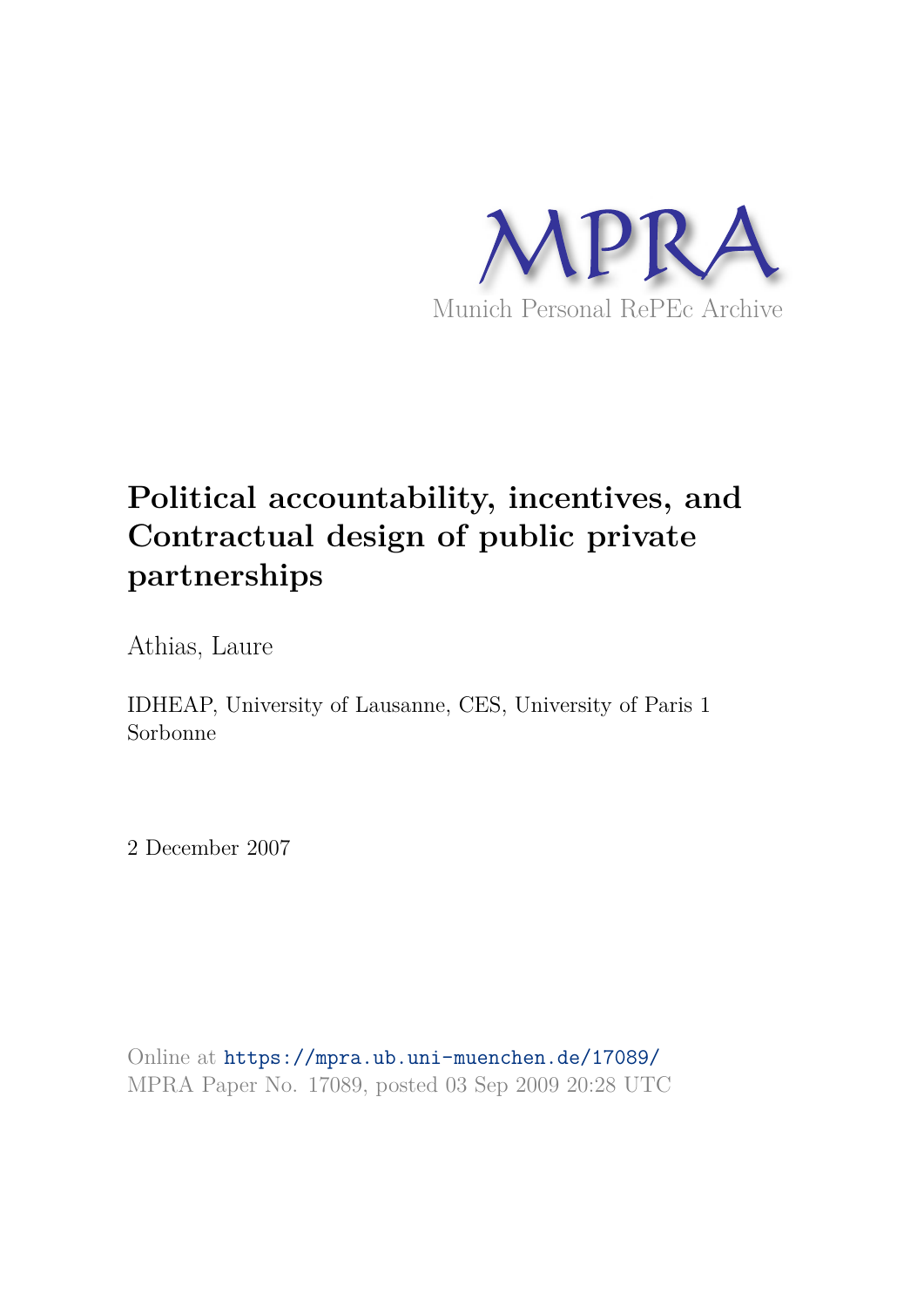## Political Accountability, Incentives, and Contractual Design of Public Private Partnerships

by

LAURE ATHIAS<sup>\*</sup> *IDHEAP/SPAN, University of Lausanne laure.athias@idheap.unil.ch*

This paper studies political accountability under various contractual forms of Public Private Partnerships. A critical aspect of any PPP contract is the allocation of demand risk between the public authority and the private provider. We show that contracts in which the private provider bears all demand risk motivate more the public authority from responding to customer needs, since they empower consumers, which provides the public authority with more credibility in sidetrading. The policy implication is that the current greater resort to contracts in which the public authority retains all demand risk may not be optimal in terms of allocative efficiency. (JEL: D23, H1, L5, 017).

**Keywords:** Public Service Delivery; Public-Private Partnerships; Political Accountability; Consumers Empowerment; Incomplete Contracts.

<sup>\*</sup> This paper started while I was a visiting scholar at Yale University and I wish to thank Eduardo Engel for his helpful comments. I also gratefully acknowledge comments and suggestions from David Azema, Eric Brousseau, Eshien Chong, Olivier Desbiey, Pierre Garrouste, Vincent Piron, Jérôme Pouyet, Maher Said, Stéphane Saussier, and participants at the  $56<sup>th</sup>$  annual congress of the French Economic Association (AFSE, 2007), the ATOM Research seminar (Paris, 2007), the International Conference on "Public-Private Partnerships, Competition and Institutions" (Paris, 2007), the ADRES doctoral days (Toulouse School of Economics, 2008), the International Society for New Institutional Economics (Toronto, 2008), the 23rd Econometric Society European Meeting (Bocconi, 2008).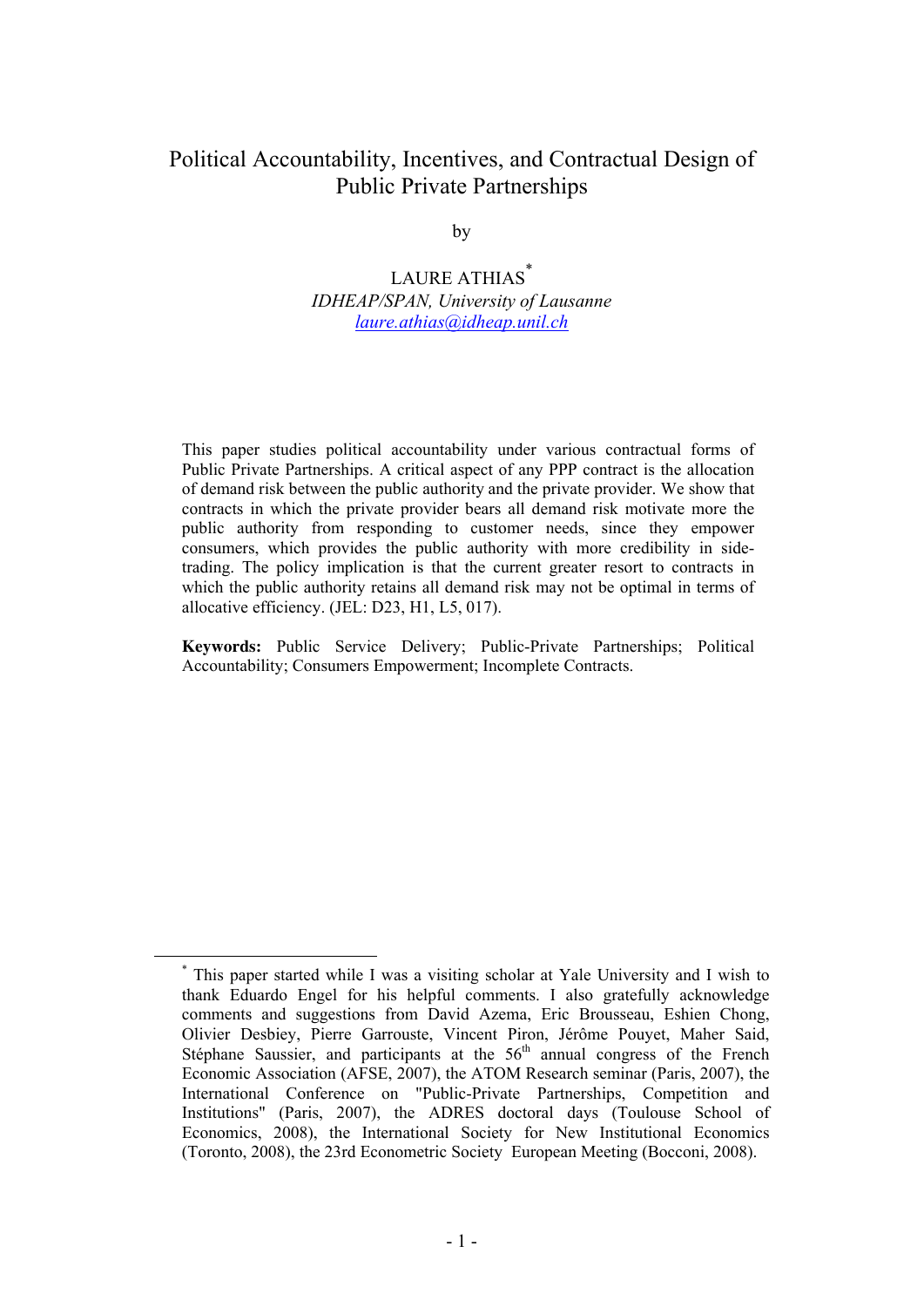#### *1 Introduction*

Reforming public-service delivery occupies a central position in the current policy agenda in the world. Public Private Partnerships (PPPs), which are contracts between public and private sector to build and operate infrastructure for publicservice provision, are considered as an alternative model to the traditional public provision for public services. They even have been hallowed as a "third way" between public provision and full privatization. Being a hybrid arrangement, PPPs may in fact dominate both fully public and private provisions by inducing cost minimization behaviour by the private provider in charge of the provision while reducing potential market failures by limiting the market power conferred on the private provider *via* the regulation through the contract. In other words, they may avoid substituting market failures with public failures.

The fact is that they are now worldwide used. They concern developed countries and especially European countries where for instance in the United Kingdom they account for 14% of public investment. In the US, 20 U.S. states passed legislation permitting the operation of public-private partnerships to build, finance and operate toll-roads, bridges and tunnels<sup>1</sup>. PPPs also concern developing countries. A recent report of the World Bank (ESTACHE [2006]) shows that all developing countries from the poorest countries of Africa to the richest countries of East Asia were at least flirting with the idea of PPP and often wed to it. In addition, PPPs concern a broad range of public services: roads, bridges, schools, hospitals, prisons, government accommodation, computer systems, Ministry of Defence training simulators, and other activities.

Nevertheless, many concerns have been raised regarding this emerging organizational model. The most stringent worries concern the *ex post* adaptation inflexibilities inherent to these long term contracts. Adaptation is important when consumers' preferences change and improved policies or technologies are discovered. As the major feature of PPPs is that they are long-term service contracts, it is highly likely that contracting parties will be unable to write complete contracts that cover all contingencies, and numerous are the cases that offer good illustrations of the difficulties for procuring authorities to reaching an agreement with private public-service providers on contractually unanticipated service adaptations. It is often mentioned that "[a] key concern with long-term PPP contracts is the level of flexibility that they offer to authorities to make changes either to the use of assets or to the level and type of services offered" (PRICEWATERHOUSECOOPERS [2005, p. 33]).

So far, studies have explained the *ex post* adaptation problems by the distorted incentives for the private public-service provider to invest in the research into innovative approaches to carrying out the service provision (HART, SHLEIFER AND VISHNY [1997], HART [2003], BENNETT AND IOSSA [2006]). None of them approach this issue from a political point of view; none of them give an active role to public authorities. However, public authorities have also an important role to play in the adaptation of the private provision of public services

<sup>&</sup>lt;sup>1</sup> See "Paying on the Highway to Get Out of First Gear." New York Times, April 28, 2005.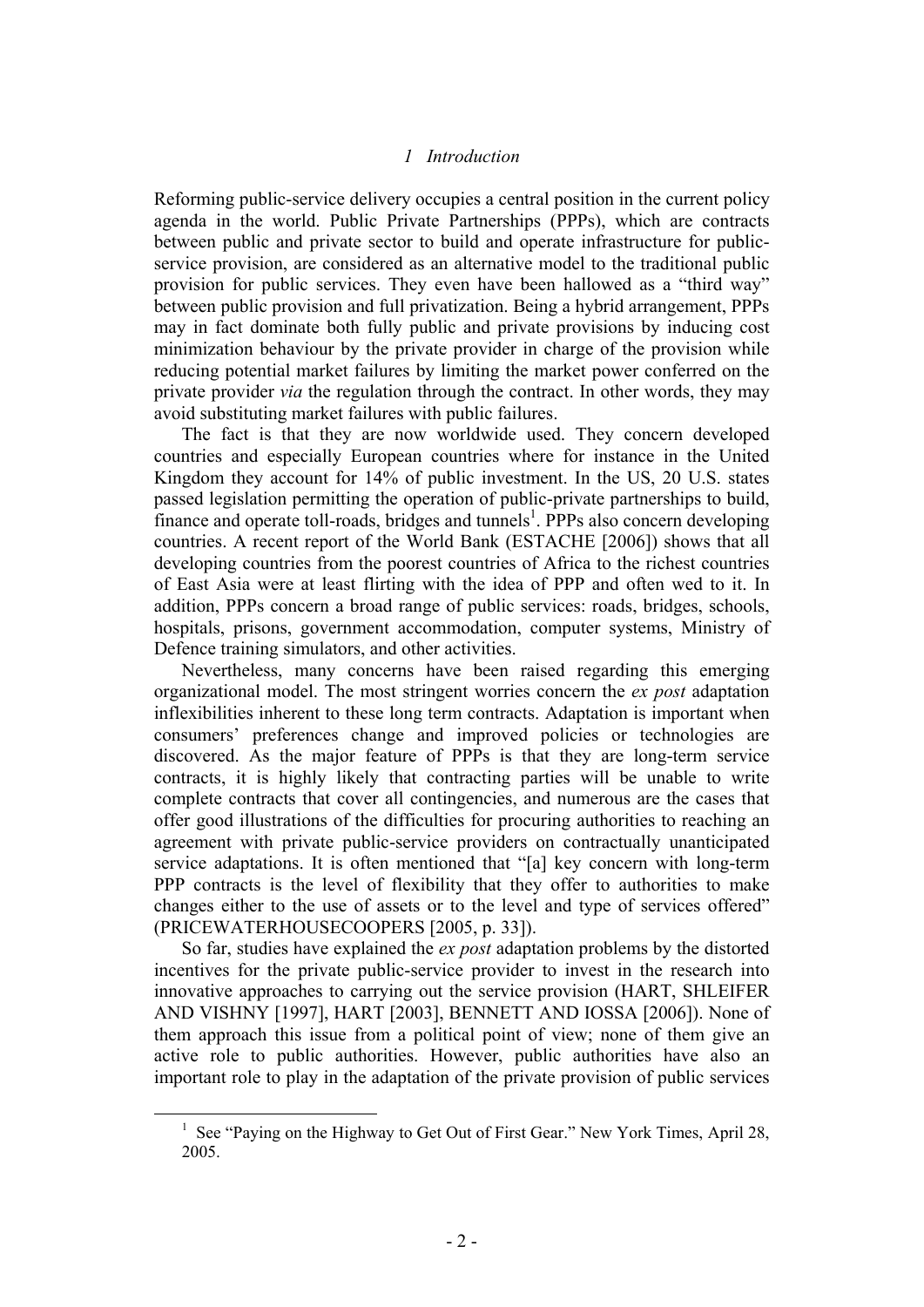over time for the following reasons. First, any PPP is between a public authority and a private public-service provider; that is there is no direct democracy (the public cannot vote directly to select and oust the private provider). Second, there is no market accountability of private providers, since the price applied to consumers, if any, is a regulated price, not a market price. Finally, public authorities, as elected delegates of consumers, are duty bound to discover adaptations and consumers' preferences and to exercise pressure on the private provider to adapt the public service to satisfy the changes in the effective consumers demand. It seems then that political accountability, *i.e.* the responsiveness of public authorities to consumers concerns, has also to be considered when one aims to tackle the issue of the inefficient development of PPPs over time. In other words, we have to consider public authorities as active players instead of passive bystanders of the general efficiency of PPPs.

ELLMAN [2006] theoretically raises the question of how privatizing service provision affects accountability of public authorities. Thus, in this paper, the tradeoff is between public and private public-service provision, boiling down to a control rights issue. By contrast, I investigate how the contractual design of PPPs affects accountability mechanism. In particular, a critical aspect of any PPP contract is the allocation of demand risk between the public authority (national or local) and the private provider. Broadly speaking there are two main contract types for delegating public services to private operators: contracts where private providers bear no demand risk, hereafter designated as availability contracts, and contracts where private providers bear all demand risk, hereafter designated as concession contracts<sup>2</sup>. Both are long-term, global contracts on the design, building, financing and operation of a public service and consist in output specifications systems. Both contracts can be considered as fixed-price contracts (the procuring authority offers the private provider a prespecified price for completing the project in both contracts). They do not differ in the magnitude of implication of the private operator, both contracting procedures formally delegate to the private provider sufficient residual control rights to provide the service free of interference. The main difference between these two contractual practices concerns the demand risk, which is borne by private providers in the first case and by public authorities in the second case. Thus, under a concession contract, the private provider's remuneration depends on the demand for the public service whereas under an availability contract, it comes from service payments by the procuring authority according to performance criteria (the contract specifies penalties in case the performance and quality criteria are not met); there is therefore no link with the service demand.

<sup>&</sup>lt;sup>2</sup> IOSSA AND MARTIMORT [2008] distinguish three types of PPP contract, depending on whether the payment is based on (i) user charges, (ii) usage, or on (iii) availability. In the first case, the private provider bears all demand risk. In the second case, the allocation of demand risk depends on the relationship between the payment and the actual usage level. In the third case, the public authority retains all demand risk. In this paper, I focus only on the two extreme contractual forms but, as it is explained in the discussion section, considering a continuum choice of contracts rather than a binary one does not question the results obtained.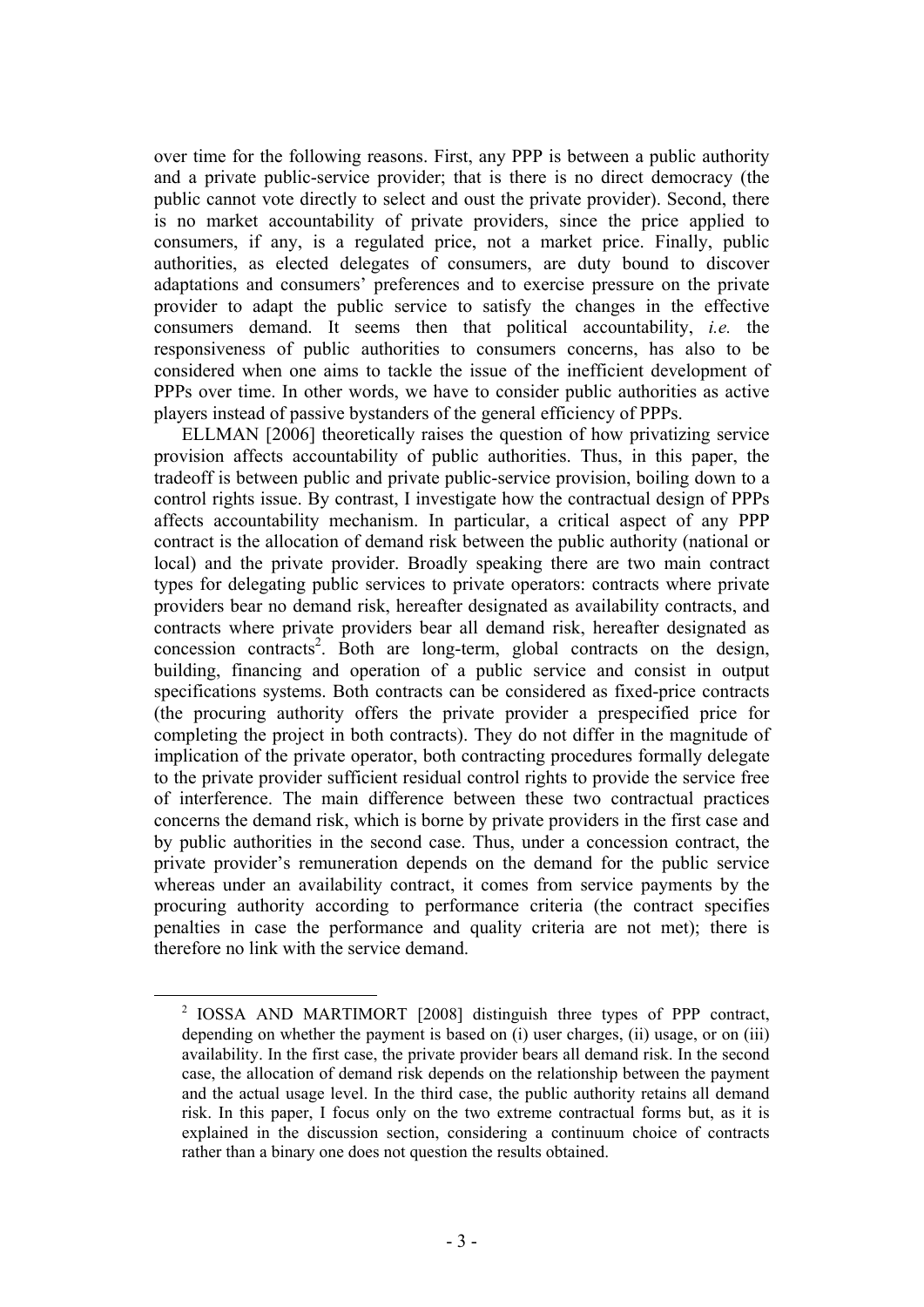The traditional model of PPPs in the world has been the concession contract. According to the World Bank private participation in infrastructure database, between 1990 and 2000, overall 65% of the projects in Latin America and the Caribbean were adjudicated as concessions. The concession contract is also the most common form of PPP in Europe except in the UK, where, even though concession contracts are used, public authorities resort above all to availability contracts, designated by the acronym PFI "the Private Finance Initiative" and its successor the Public Private Partnerships (PPP) (GROUT [1997], HM TREASURY [2000]). But the concession contracting model has increasingly come under fire in recent times in developing countries as well as in developed countries (ENGEL *ET AL*. [2002], [2006], GUASCH [2004], ESTACHE [2006]). The main criticisms are related with the high incidence of renegotiation observed under these contracts due mainly to demand overestimation, strategic or not, by private providers in their bids (ATHIAS AND NUNEZ [2008]). The trend has been therefore to not impose demand risk on private providers anymore. Availability contracts are therefore increasingly being adopted around the world to move away from the concession model. This is particularly pronounced in Europe, where countries have recently promulgated guidelines so as to bring in the availability contract as an alternative to the concession contract, e.g. the June 2004 act in France instituting the new "contrats de partenariat".

While it is commonly thought that availability contracts are used when it is not possible to make users pay or when the services are not profitable, we observe in practice, on the one hand, that some contracts specify that the service provider is remunerated according to the service demand even if users do not pay (they are most often known under the name "shadow toll contracts") and, on the other hand, that procuring authorities resort to availability contracts, and hence make the remuneration of the service provider dependent on continuity of service supply, while users pay a toll to them. Thus, it appears that the choice between a concession and an availability contract, that is to say between a contract in which the private provider bears the demand risk and a contract in which it does not, depends neither on the ability to make users pay nor on the profitability of the service in question.

Whereas the literature has been prolific regarding the concession contracts and their potential pitfalls, very few have been said about availability contracts. It is nonetheless possible to draw some lessons from the experiences in the UK. Over 900 PFI projects with a capital value of £40bn have been signed in the UK, with about 500 of them operational (HM TREASURY [2004]).

To investigate how the allocation of demand risk between the public authority and the private provider affects private providers' incentives to adapt the service provision, and above all, public authorities' incentives to be responsive to consumers concerns, I present an incomplete contract theory model that adds two novel features to the set-up of ELLMAN [2006]: (1) consumers may have the ability to sanction and oust the private public-service provider; (2) private providers exert efforts to discover adaptations.

I show that there is a lower matching with consumers preferences over time when demand risk is on the public authority than when it is on the private provider. In other words, I show that contracts in which private providers do not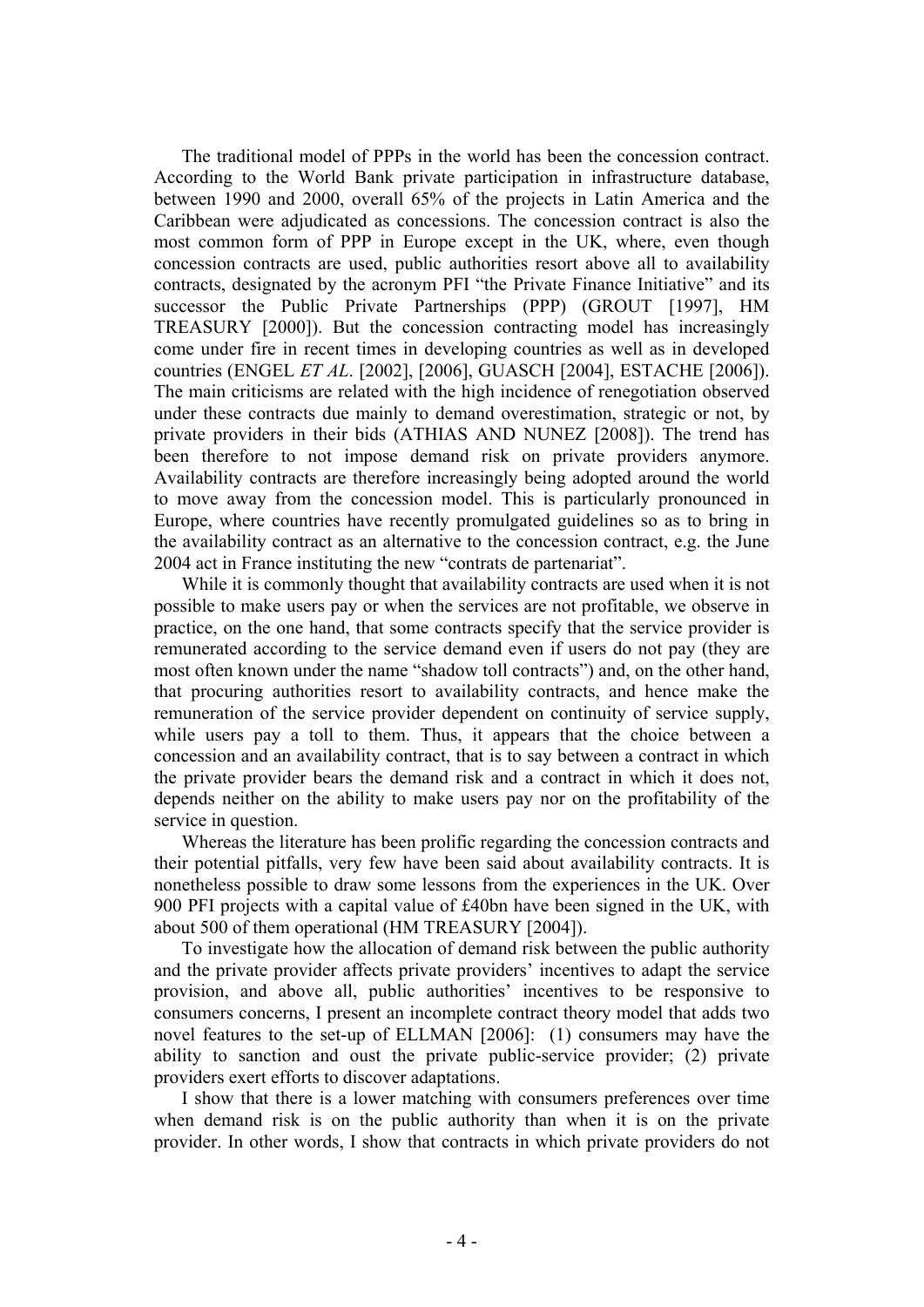bear demand risk rule more out the accountability to individual consumers not only of providers but also of public authorities than when they bear demand risk. The striking policy implication of this paper would be that the trend towards a greater resort to availability contracts, or more generally to contracts where private providers bear little or no demand risk, so as to avoid the high renegotiation incidence observed under concession contracts, may not be optimal.

Thus, the main contribution of this paper is to highlight the importance, so far neglected, of the political accountability in the private public-service provision, and to shed some insights into the impact of the contractual design of PPPs on this accountability mechanism. In addition, this paper also contributes to the broader literature on the political economy of government responsiveness. It is in fact related to the literature on voucher provision of public services and demonstrates that empowering consumers of public services strengthens incentives for governments to be responsive.

The paper is organized as follows. Section 2 presents the related literature. Section 3 presents the basic model of political accountability under both types of private provision and solves it. Section 4 extends the model with the endogeneization of the effort of the private provider and discusses the complementarity or substitutability of public authorities' and private providers' incentives. Section 5 extends the model with the consideration of the risk of default of public authorities, which can occur when the private provider does not bear demand risk. Section 6 discusses the results and speculates about the application of the analysis to different sectors. Section 7 concludes.

#### *2 Related Literature*

My work is linked to the incomplete contract literature, while focusing on the contractual design, instead of ownership structures. HART, SHLEIFER AND VISHNY [1997] show that if assets are owned by the private sector, then benefits that improve service quality require renegotiation and the public body may be in a position to extract part of the benefit since the private owner has no alternative purchaser for the incremental gain. The effect is that the private owner receives less of the benefit of such changes and the incentives are weakened. As a consequence, HART [2003] advocates that, where build contracts are easy to specify but service contracts are not, then it is useful to have a conventional provision ("unbundling" of the construction and operation stages). At the other extreme, where service contracts are easy to write and build contracts are difficult, the PPP approach may be particularly sensible. BENNETT AND IOSSA [2006], in turn, show that PPPs will be optimal only when the innovation in the construction stage has a positive externality on operation and maintenance costs.

In contrast with these studies, I approach the issue of contractually unanticipated service adaptation not only from the point of view of the distorted incentives for the private public-service provider, but also from a political point of view. ELLMAN [2006] is the unique author to our knowledge that theoretically raises the question of the accountability of public authorities in private provision of public services. More precisely, in this paper, the author compares private with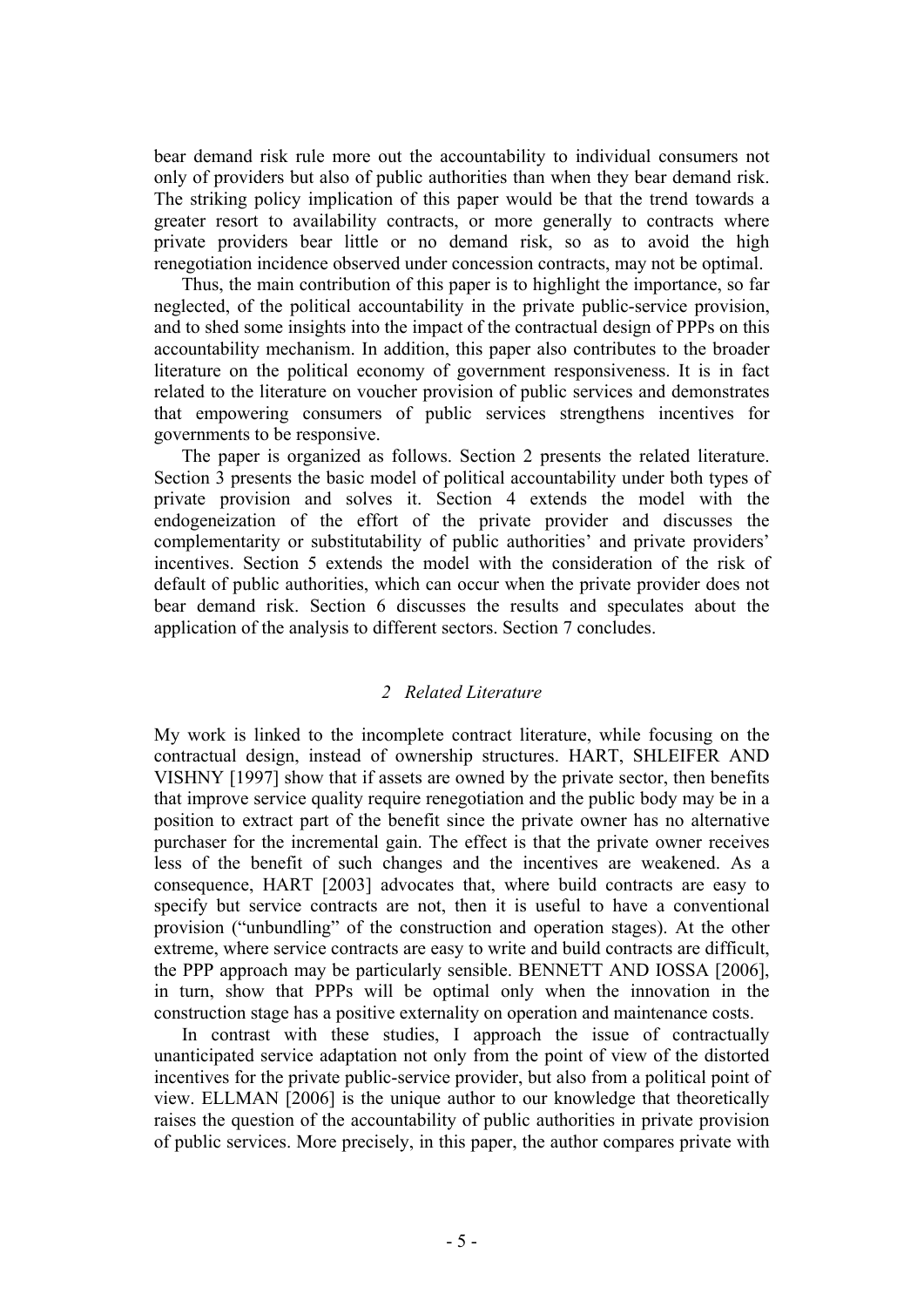public provision regarding political and public accountability. To this end, he relies on the framework of HART, SHLEIFER AND VISHNY [1997] but considers that the government and the public are involved in service adaptation. He shows that privatization can, first, demotivate the government from investigating and responding to public demands because privatization allows the provider to hold up service adaptations, and, second, demotivate the public from mobilizing to pressure for service adaptations, since providers indirectly hold up the public by inflating the government's cost of implementing these adaptations. Thus, in this paper, the author tackles the issue of privatization as a shift in residual controls. By contrast, I do not compare public public-service provision with private public-service provision but investigate how the contractual design of PPPs affects accountability mechanism, and more specifically how the allocation of demand risk impacts on political accountability. This question is all the more important that the issue of whether privatization should take place seems to be old as even more countries use PPPs.

My work is also linked to the literature on the political economy of government responsiveness. For instance, BESLEY AND BURGESS'S [2001 and 2002] model derives how governments become more responsive to people when people become more aware of how government actions affect them, which is determined by the freedom of the press. Also, BESLEY AND GHATAK [2003] tackle the question of the best process by which service providers, consumers and procuring authorities come together to create an organization. This could be governed by choice, as when a parent picks a school for their child, or by government policy. The authors show, in a non formalized way, that empowering consumers, by allowing them to choose between providers with different service provisions, is a potentially source of welfare improvements. They explain that empowering consumers means that the nature of the principal-agent problem changes. While the centralized model of public-service provision has two layers of agency problems: between consumers and elected officials and between the government and the service provider, the structure of the problem when consumers of public services are empowered, provides a closer link between them and service providers. Thus, empowering consumers can offer a better matching between consumers and providers, in other words a greater allocative efficiency.

This approach underpins the representation developed in this paper of the accountability mechanism for service adaptations under the two differing contractual procedures. While the centralized model of public-service provision illustrated in Figure 1 corresponds to the accountability structure implied by an availability contract, the model in which consumers are empowered (Figure 2) fits with the accountability structure of a concession contract (or more generally of models in which private providers bear the demand risk, e.g. shadow toll contracts). As a matter of fact, under concession contracts, consumers are empowered to the extent that the remuneration of the private provider depends on the demand for the service. Thus, under such contracts, consumers have the power to oust the service provider by not using the service any more, depending on the availability of alternative options. Making the private provider bear the demand risk can then empower consumers, which can then lead to a better alignment on service provision preferences.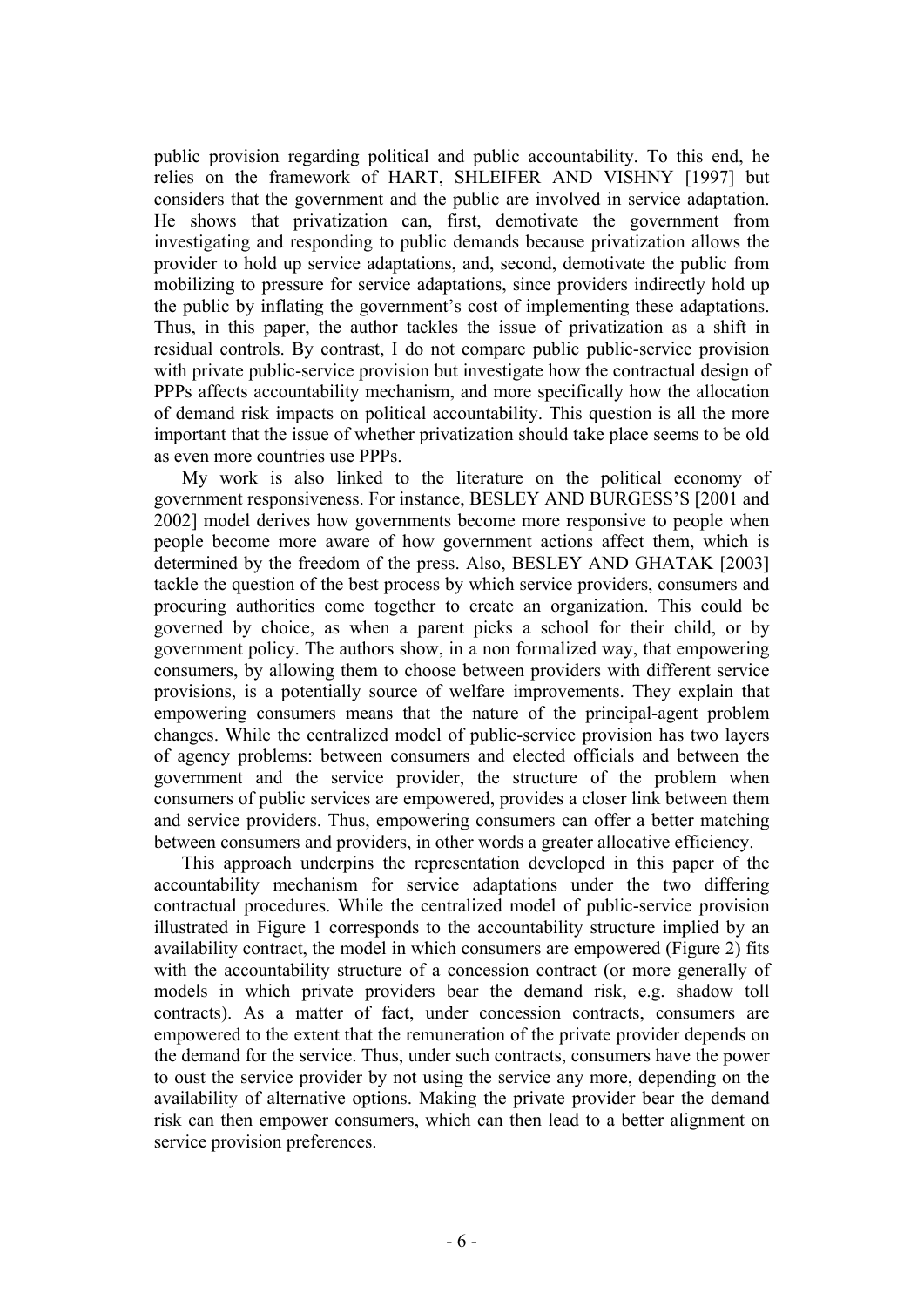## *3 The Model*

This section presents a simple model of the choice by procuring authorities between availability and concession contracts for the provision of a public service by a private provider (such as health care, transportation, water, education or school dinner catering), derived along the lines of ELLMAN [2006]. I consider first the model in which the private public-service provider does not make any effort to adapt the service. I endogenise the accountability of procuring authorities (politicians) to changing consumers' demands by introducing a third party (the consumers of the public service) within Hart, Shleifer and Vishny's framework.

So, in the model, there are two players: a procuring authority *PA* (e.g. a mayor, local government, or the national government) and the private service provider *PM* (private manager), and a special third player, the users of the public service (the consumers) *C*, that can influence *PA* and *PM* but cannot contract with them. More specifically, I assume in this model that consumers play a role only through their ability to sanction the private provider when the latter bears the demand risk. In other words, consumers are considered as a semi-player to the extent that I do not analyse the interactions between them and public authorities, assuming that public authorities always reflect consumers' preferences. Such an assumption is motivated by the fact that we consider core public services, to which consumers are very sensitive, and hence the adaptations they require are most often politically salient.

*PA* organises the service provision on the consumers' behalf. *PA* always delegates the service provision to a private manager ( *PM* ), but can choose between a contract in which the private provider does not bear the demand risk (an availability contract) and a contract in which the private provider bears the demand risk (e.g. a concession contract) to do it. Both contracting procedures formally delegate to the private provider sufficient residual control rights to provide the service free of interference, and they both are long-term contracts (we assume of the same length). Nevertheless, under both types of contract, *PA* and *PM* may still need to negotiate to adapt their contract over time. So, ongoing negotiation is needed for adaptation in both cases.

As already mentioned, there is one crucial difference between these two contractual forms. Under availability contracts, the remuneration of the private provider is not dependent on the demand but stems from service payments from *PA* according to performance criteria. By contrast, by imposing on the private public-service provider bear the demand risk (either through users' toll or through payments from *PA* depending on the demand, as in shadow toll contracts), concession contracts empower consumers, *i.e.* make it possible for consumers to sanction *PM* to the extent that if they do not use the service it provides, the private provider's remuneration is affected. Nevertheless, we cannot speak about "direct democracy" in the sense that the contract remains between *PA* and *PM* only, neither about market accountability since the the price (or toll if consumers pay) paid to *PM* for the provision of the public service is the price regulated by the contract (not a market price). Thus, under both types of contract,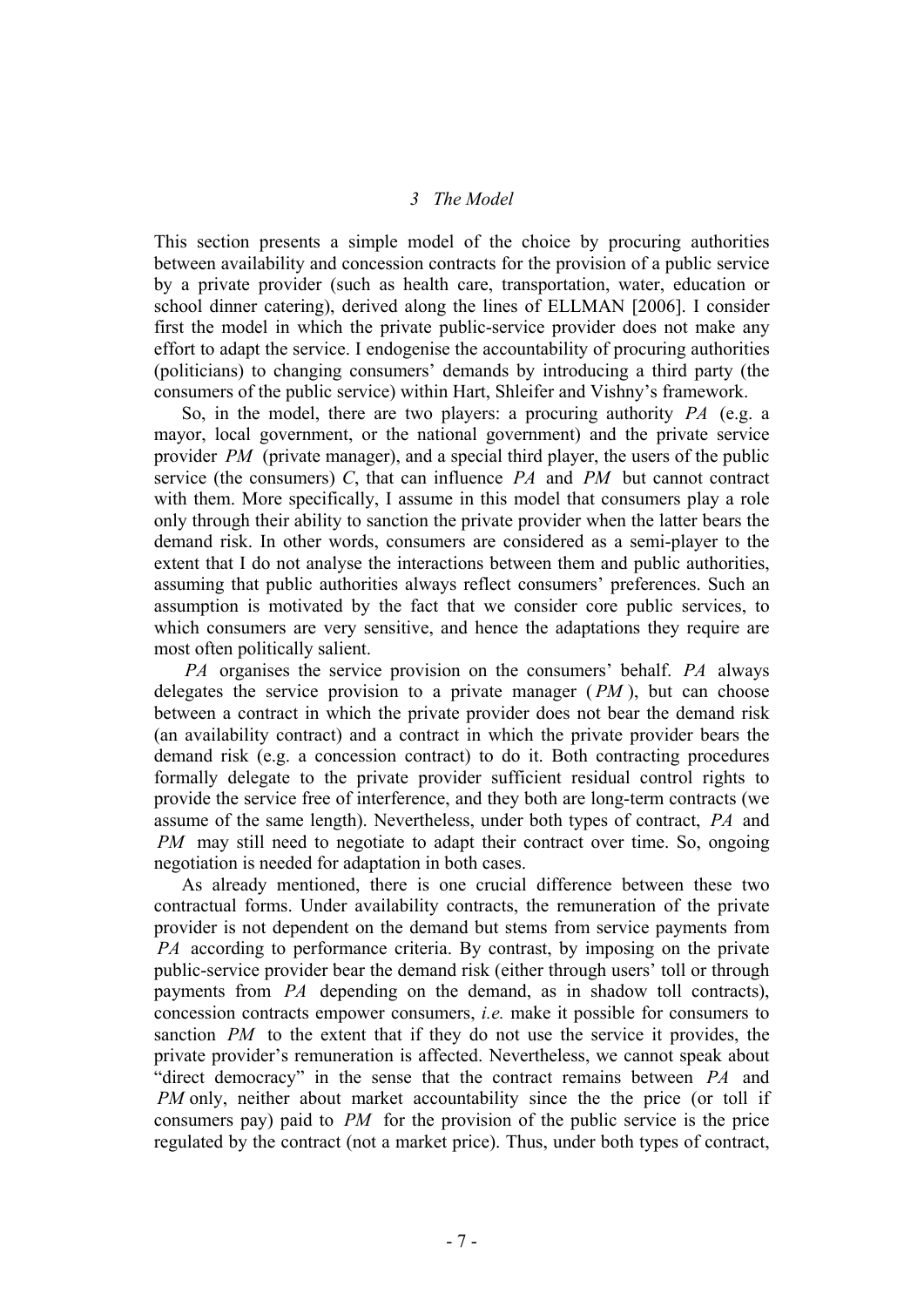if an adaptation is required, not only the adaptation but also and above all the price adaptation will have to be negotiated between *PA* and *PM* . Service adaptation can therefore occur only if *PA* and *PM* reach an agreement on the adaptation and the price adaptation. The hope is then that *PA* will pressure *PM* to adapt the public service to satisfy the changes in the effective demand. The demand/availability distinction matters because it affects what happens when *PA* and *PM* have to negotiate to make *PM* adapt to unanticipated changes in the service provision.

#### *3.1 Benchmark Model*

At the start of their relationship, *PA* and *PM* negotiate a basic contract *X* , that can be either an availability contract or a concession contract. I assume that *X* just compensates *PM* for standard costs of provision, whatever the contractual design.

 I do not consider the cost of public funds because, in both contractual procedures, the funding can either stem from users' tolls or from public funds. I am only interested in whether the private provider bears the demand risk (in which case *PM* 's remuneration can stem from public funds as in shadow-tolls contracts or from users' tolls) or not (in which case *PM* 's remuneration can stem from users' tolls that are collected by *PA* or from public funds).

*X* generates a (net) payoff of *b* for *PA* and  $w(e)$  for *PM* where  $w(e)$  is *PM* 's cost advantage (over a standard provider) from investing *e* in specializing to  $PA<sup>3</sup>$ . In other words, I assume that this cost-reduction investment *e* by *PM* is fully relationship-specific, *i.e.* if *PM* does not provide some service for *PA* , neither *PM* nor *PA* gets any benefit from *e* . I assume that *e* is bounded so  $e \in [0,e]$ . As in HSV's model, I assume that this cost-reduction investment is accompanied by a reduction in quality  $q(e)^4$ .

The investment *e* is not contractible and nor is his payoff implications  $w(e)$ and  $q(e)$ . The following regularity assumptions guarantee sufficiency of firstorder conditions.

**Assumption 1.**  $w(0) = 0$ ,  $w''(e) < 0 < w'(e) \forall e \ge 0$  and

 $\lim_{e \to 0_+} w'(e) = \infty$ ,  $\lim_{e \to \infty} w'(e) = 0$ .

**Assumption 2.**  $q(0) = 0, q'(e) \ge 0, q''(e) \ge 0 \forall e \ge 0$ .

**Assumption 3.** *w*'−*q*'> 0 , *i.e.* the net effect of cost reducing investments is always positive<sup>5</sup>.

<sup>&</sup>lt;sup>3</sup> Since in both contractual designs, *PM* has control rights over the service provision, *e* will be implemented unilaterally.

<sup>&</sup>lt;sup>4</sup> However, it is not obvious that the quality effects of cost-reducing investments are only negative. Nevertheless, considering positive effects on quality of *e* will not change the results of our model.

<sup>&</sup>lt;sup>5</sup> This assumption may be strong but as I assume that  $e$  is bounded, it is not that restrictive to assume that this assumption holds everywhere in the domain. It is in fact much less restrictive than assuming *e* is unbounded and that this assumption holds everywhere, like in Hart, Shleifer and Vishny's and related models. This assumption implies that we consider only public services for which *PM* 's cost-reducing efforts provoke quality damages that are always smaller than the gains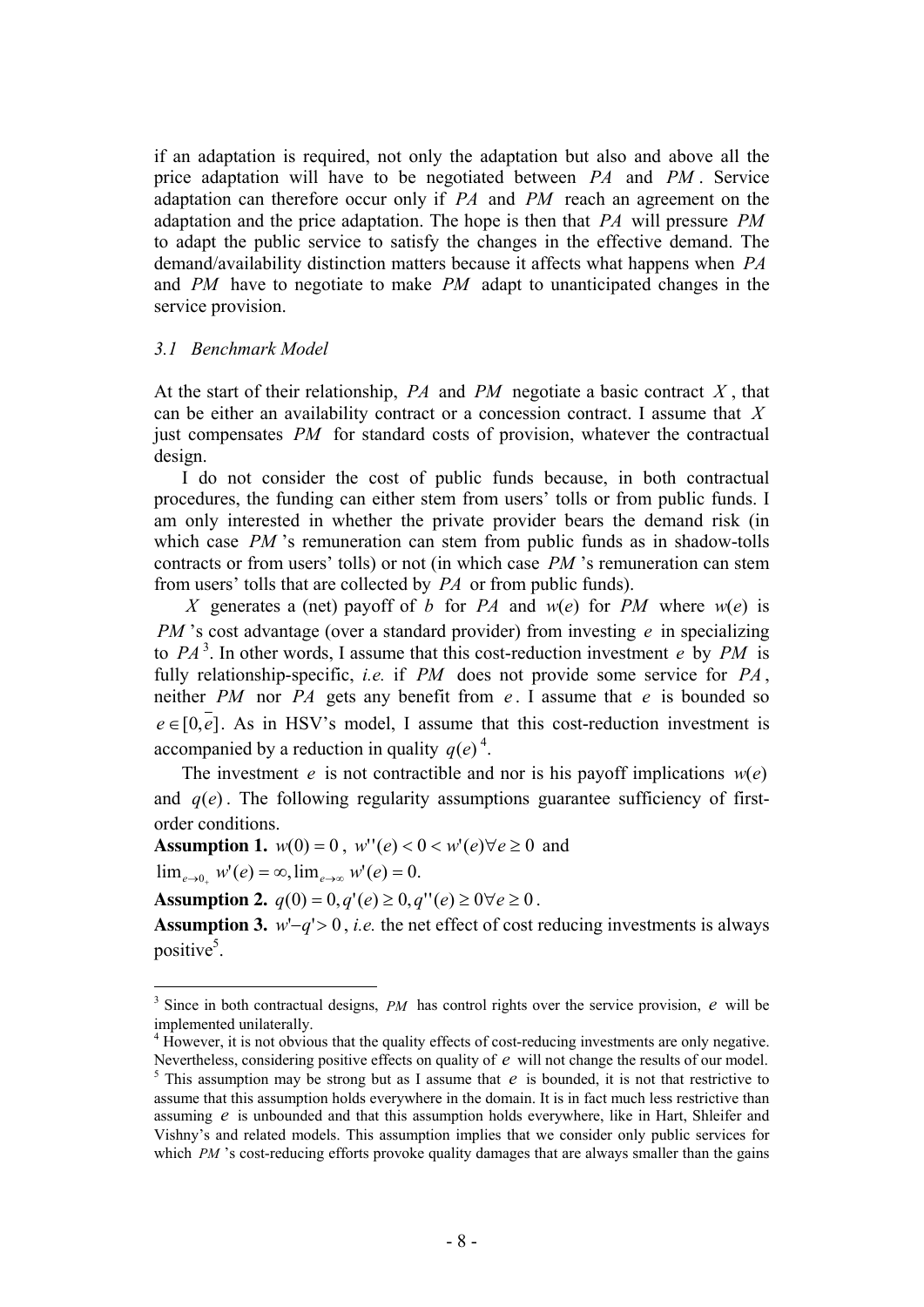3.1.1 Availability contract: the private provider does not bear the demand risk

Under an availability contract, *PM* 's overall payoff is  $t_0 + w(e) - e$ , where  $t_0$  is the payment that *PM* receives for the provision of the basic public service. *PM* does not internalise the adverse quality effect  $q(e)$  as quality is noncontractible.

*PA* 's overall payoff is then  $b - t_0 - q(e)$ .

#### 3.1.2 Concession contract: the private provider bears the demand risk

Under a concession contract, consumers are empowered to the extent that they can oust the private provider in case of non satisfaction with the service provision. The magnitude of this faculty depends mainly on the availability of alternative providers.<sup>6</sup> So I use the parameter  $\lambda$  to capture the impact of the pressure exercised by consumers on *PM* 's remuneration, where  $\lambda \in [0,1]$ .<sup>7</sup> For  $\lambda = 0$ , it is not necessary that all consumers switch to an alternative provision to make *PM* experience negative profits. Indeed, the profitability of most concessions contracts is very sensitive to the demand, *i.e.* a marginal change of the demand can generate negative profits for the private provider.

Under such a contract, *PM* will then internalize the negative effect on quality of his cost-reducing effort according to the value of λ. For instance, if we consider the case when  $\lambda = 0$ , *PM* would not make any revenue if it does not internalize the quality effect of its cost-reducing investment. Thus, in such a case, *PM* will internalize the full adverse quality effect  $q(e)$ . Conversely, if  $\lambda = 1$ , *PM* will not at all internalize the adverse quality effect of *e* , since its remuneration would be the same whether internalizing  $q(e)$  or not.

Thus, if the impact of the pressure exercised by consumers on *PM* 's remuneration is λ, *PM* 's overall payoff is  $t_0 + w(e) - (1 - λ)q(e) - e$ 

*PA* 's overall payoff is then  $b - t_0 - \lambda q(e)$ .

#### *3.2 Adaptation and Political Accountability*

<u>.</u>

While *PM* invests *e* to cut costs, *PA* , as elected delegate of consumers, invests effort *i* to discover what the consumers want and how to satisfy their demands. So *i* represents *PA* 's efforts to pay attention to consumers concerns about service quality. For instance, when there is a consumers' demand for a concrete change, *i* raises the probability that *PA* recognises that the demand is serious and raises the

in cost reduction they entail. This assumption seems however to match the features of numerous public services for which quality criteria are contractible *ex ante*.<br><sup>6</sup> Note that it is not necessary that the alternative provisions are adapted to consumers' preferences.

Consumers can in fact decide to switch to an alternative provision that can even less match their preferences, so as to sanction the private provider.<br><sup>7</sup> This hoils down to assuming that the domand a

This boils down to assuming that the demand shock of an adaptation can only be negative. In other words, we assume that private providers' remuneration is bounded and can only be reduced by the changing demand.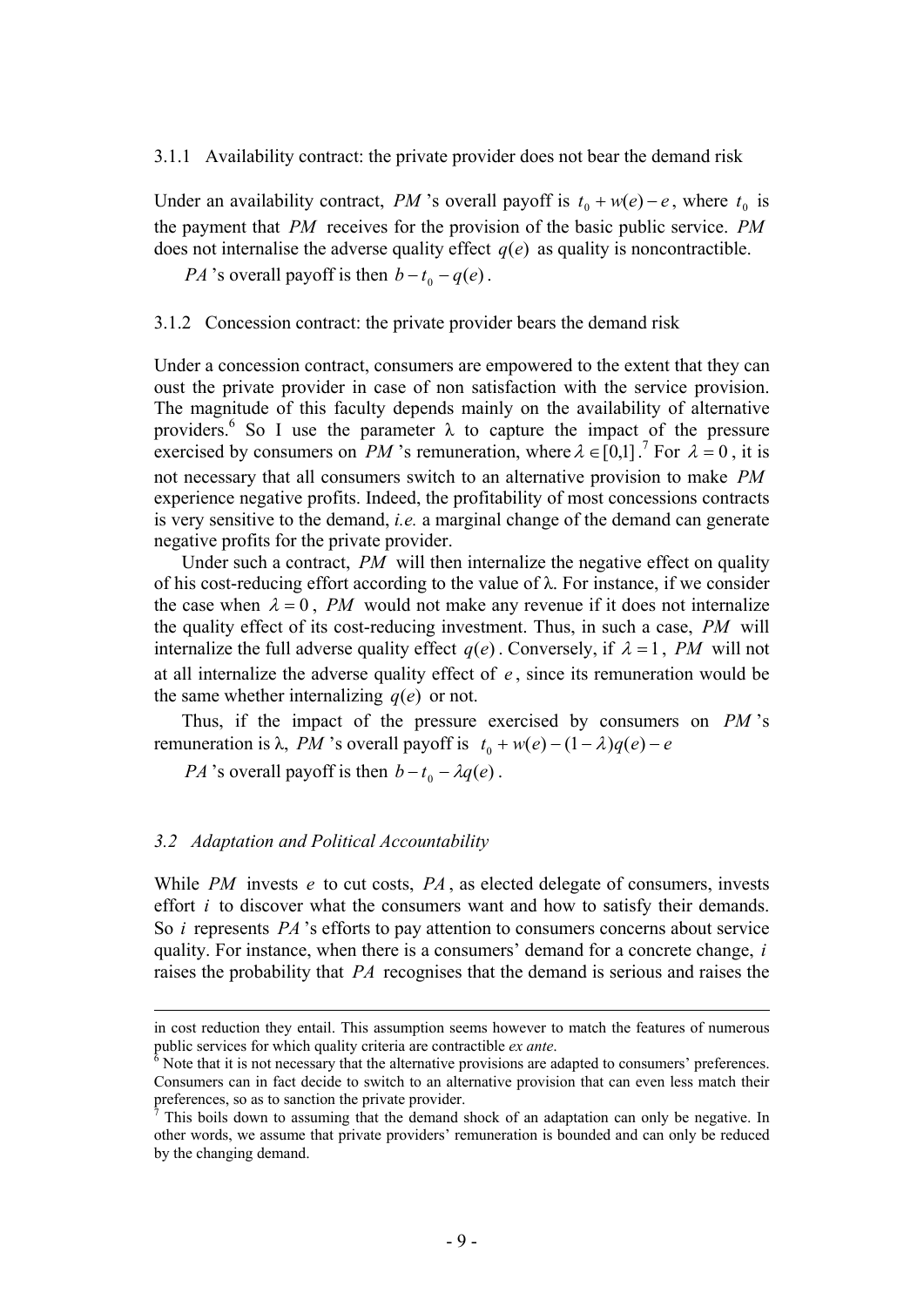probability that *PA* works out how to satisfy consumers demands – in terms of pressure exercised on *PM* to satisfy the change in effective consumers demand for instance. This effort permits then *PA* and *PM* to adapt the basic contract *X* to changing consumers' preferences.

I assume that consumers pressure is independent of *PA* 's attentiveness and contractual design.<sup>8</sup>

I denote the corresponding adapted contract by *Z* , again with the noncontingent transfer set to just compensate the standard cost of provision. For simplicity, I assume that *e* helps *PM* to satisfy *Z* so that *PM* 's net payoff from enforcement of contract *Z* is again  $w(e)$ . In other words *e* reduces *PM* 's costs by the same amount whether providing the basic or the adapted service. I also assume that *e* has the same adverse effect on quality  $q(e)$  whether providing the basic or the adapted service. *PA* 's additional surplus from *Z* is  $v(i)$  where  $v \ge 0$ , increasing and concave in *i* , represents the net gain in consumers welfare from the adaptation. In other words,  $v(i)$  measures *PA*'s success in identifying or discovering adaptations that are valued by consumers<sup>9</sup>. So  $v(i)$  can be interpreted as a measure of *PA* 's responsiveness to consumers demand – how likely it is that *PA* manages to please consumers. Attentiveness *i* raises *PA* 's ability and propensity to respond.

If *PA* pays *PM* subsequent transfers (or toll increases) *t* in case of adaptation, then, normalizing time discounting to zero, *PA* and *PM* 's overall payoffs from *Z* are:

*When PM does not bear the demand risk*  $u_{p_4} = b - t_0 - q(e) + v(i) - t - i$  $u_{PM} = t_0 + t + w(e) - e$ *When PM bears the demand risk*  $u_{p_4} = b - t_0 - \lambda q(e) + v(i) - t - i$  $u_{PM} = t_0 + t + w(e) - (1 - \lambda)q(e) - e$ 

The investment *i* is not contractible and nor is its payoff implications  $v(i)$ . The following regularity assumption guarantees sufficiency of first-order conditions. **Assumption 4.**  $v(0) = 0$ ,  $v''(i) < 0 < v'(i) \forall i > 0$  and  $\lim_{i \to 0^+} v'(i) = \infty$ ,  $\lim_{i \to \infty} v'(i) = 0 \forall i \ge 0$ .

 $\overline{a}$ <sup>8</sup> I neglect the effort investments of consumers to discover improved policies and technologies because ELLMAN [2006] already models the public's role in creating accountability and proves that private providers indirectly holdup consumers by inflating the procuring authority's cost of implementing these adaptations. Thus, the higher the hold-up of the procuring authority's gains from adaptation, the lower the pressure of consumers. Considering consumers' effort will therefore not change the results but will strengthen the dominance of the contract for which the procuring authority's incentives are higher. In addition, we can consider that consumers have always binding time and budget constraints.

<sup>&</sup>lt;sup>9</sup> If we consider that procuring authorities are not benevolent and then have for only objective the maximisation of their re-election chances, the adaptations required by consumers will have to be also politically salient. Again, I do not consider the case when consumers' and public authorities' benefits from adaptation are not proportional to the extent that I consider core public services, to which consumers are very sensitive.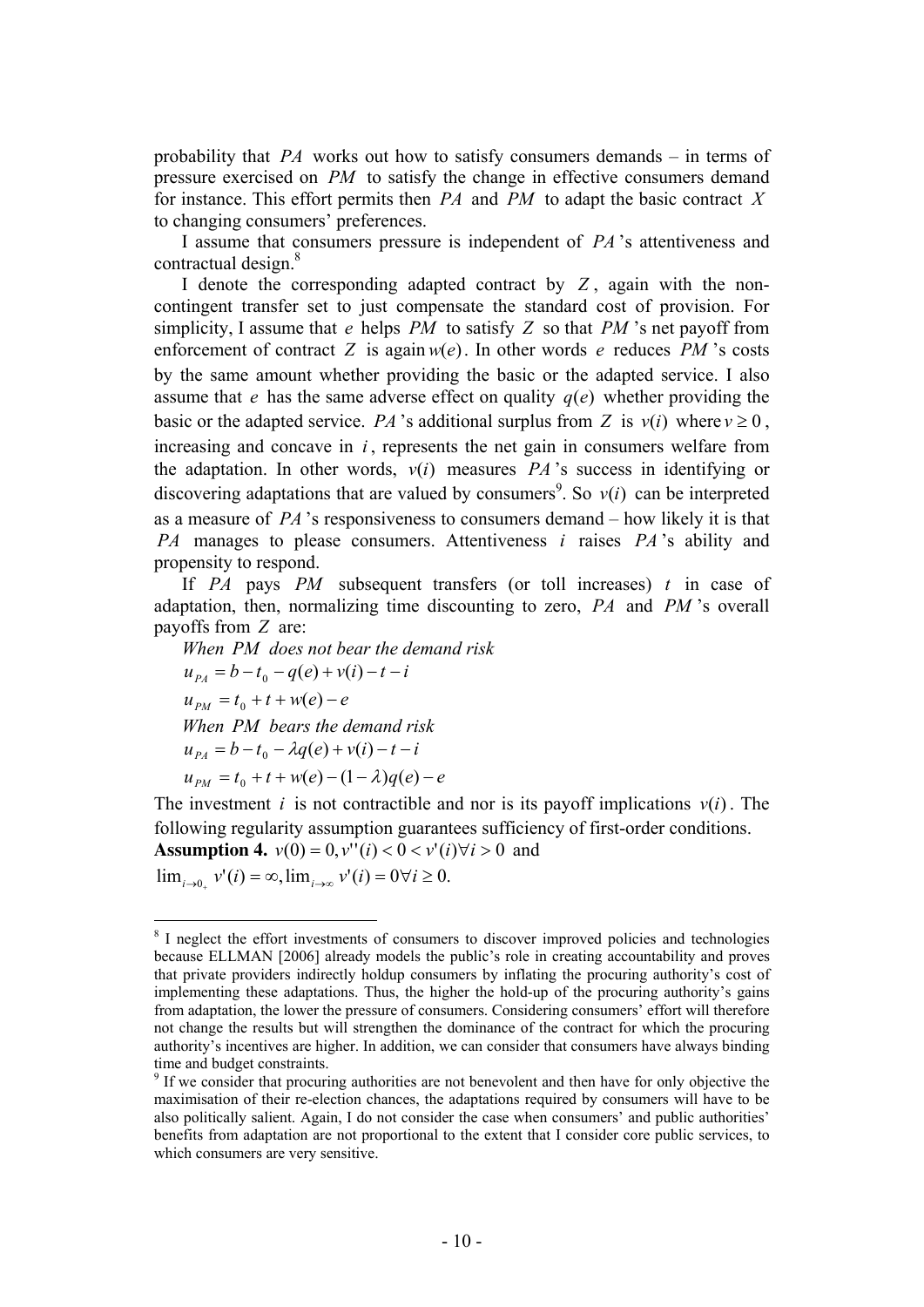Parties are risk-neutral and *PA* has rational expectation about the renegotiation process when it makes its investments, *i.e.* it can make correct calculations about the expected returns from any action. I assume information is symmetric and *PM* and *PA* negotiate a symmetric Nash bargain.<sup>10</sup> So *Z* is enforced in equilibrium. Contractual design and the availability of alternative providers matter because they affect default outcomes in bargaining and hence the equilibrium choices of *i* and *e* . I capture these effects in a simple four-stage model.

## *Timing*:

Stage 1: *PA* chooses the contract design (Concession contract, Availability contract) for contract *X* and negotiates with *PM* over stage 4 contract X, fixing the basic remuneration of the service provider  $t_0$ .

Stage 2: *PA* and *PM* sink their investments *i* and *e* . I assume for now that the private provider does not invest in the research into innovative approaches to carrying out the service provision; this assumption is dropped in Section 5.

Stage 3: Renegotiation takes places to allow the adaptation to be implemented in the service provision: *PA* and *PM* negotiate over stage 4 the contract *Z* and additional transfer *t* (or toll increases).

Stage 4: *PA* and *PM* trade (jointly or with their market alternatives).

The remuneration  $t_0$  agreed at stage 1 cannot depend on observed investments, for it is not possible to specify in advance the delivery of a specific adaptation. So it plays no role in determining investment efficiency. The subsequent transfer  $t$ , negotiated on top of contract  $Z$  at stage 3, is the share of *PA* 's adaptation surplus that *PA* in equilibrium has to give to *PM* , in excess of its adaptation costs. It depends on the stage 3 default payoffs which in turn depend on the contractual design and availability of alternative providers, as I will show.

*PM* is assumed to maximize its profits. *PA* maximizes the social benefit, net of the payment to *PM*. In this setting, the first-best levels of investments ( $e^*, i^*$ ) maximize  $b + v(i) - i + w(e) - q(e) - e$ . Hence, they satisfy

$$
v'(i^*)=1
$$

 $w'(e^*) - q'(e^*) = 1$ 

with  $e^*, i^* > 0$ .

 $\overline{a}$ 

As both contracts are with a private provider, in default of renegotiation, I assume that *PA* is not able to exploit entirely investments *i* . This is due to the fact that under each type of contractual design, *PA* and *PM* commit to *X* at stage 1, they cannot therefore switch to alternative trades (except if they break the contract, which is prohibitively expensive). *PA* might however still engage in

<sup>&</sup>lt;sup>10</sup> Thus, following HART-SHLEIFER-VISHNY [1997], I assume that the public authority does not maximize the global surplus during renegotiations: its utility function is given by the welfare of the rest of society, excluding the private operator. A justification for this is that the political process aligns the public authority's and society's interests (since the private operator has negligible voting power, his interests receive negligible weight). Of course, if the government placed the same weight on the private operator's utility as on the rest of society, the first-best could be achieved.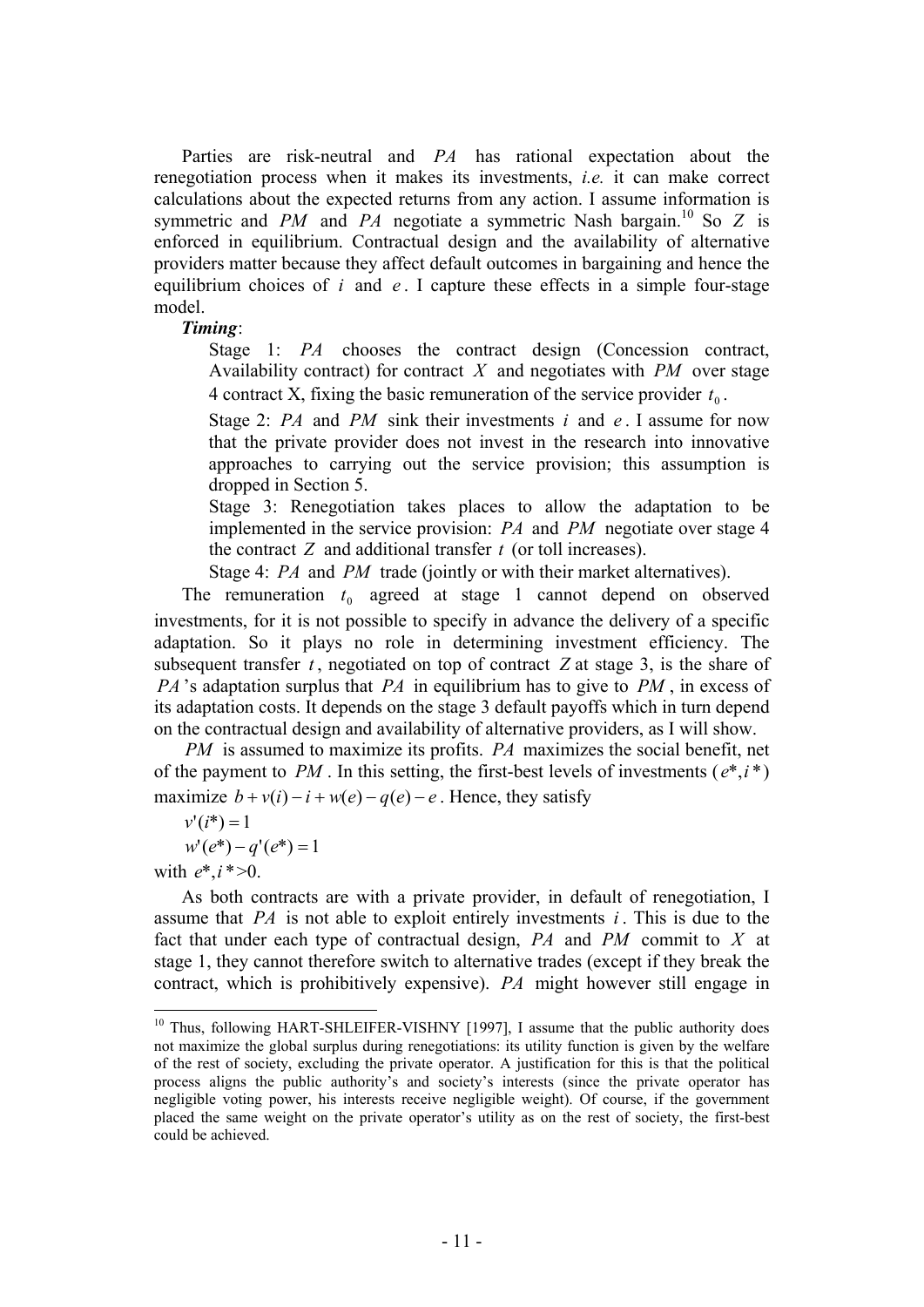"side-trades" with other private or public providers *PM* to provide the service adaptation alongside the basic public service provided by *PM* (this might be possible either through the implementation of a new provider, or through the resort to already available alternative provisions).<sup>11</sup> Nevertheless, this market access by *PA* is rarely so effective: (1) *PA* may not be able to credibly duplicate the basic service by buying the adapted service from  $PM'$  unless the additional value from adaptation is very high; (2) even when it is technologically feasible to have *PM* provide the adaptation service without the basic service, this would waste the economies of scope from having a single party provide and coordinate them. To capture *PA* 's reduced market access, I assume that *PA* only appropriates a fraction  $(1-k)$  of the adaptation return  $v(i)^{12}$ , where  $k \in ]0,1]$ captures the "market-shielding" effect of PPP. This actually boils down to an asset-specificity effect. In addition, *PM* 's side-trading returns are independent of *i* and *e* , so I normalise *PM* 's additional side-trade value to 0.

3.2.1 Effort when the private provider does not bear the demand risk

Under an availability contract, *PA* 's default payoff is:

$$
b - t_0 + (1 - k)v(i) - q(e)
$$

Normalizing *PM* 's alternative payoff to 0, *PM* 's default payoff is  $t_0 + w(e)$ . This is due to the fact that the contract protects *PM* 's cost-reduction efforts, by forcing *PA* to pay a fixed price for the basic service, provided that performance criteria are met. So *PM* appropriates the full cost reduction  $w(e)$ .

*PA* 's maximal gain from renegotiation is therefore  $kv(i)$ .

*PA* and *PM* 's renegotiation gains are ½ of this sum. So *PA* chooses *i* to maximise

$$
b - t_0 + (1 - k)v(i) - q(e) + \frac{1}{2}[kv(i)] - i
$$
 (1)

and *PM* chooses *e* to maximise

$$
t_0 + w(e) + \frac{1}{2} [kv(i)] - e
$$
 (2)

The first-order conditions are now

 $\overline{a}$ 

$$
v'(i) = \frac{2}{2 - k} \qquad w'(e) = 1 \tag{3}
$$

#### 3.2.2 Effort when the private provider bears the demand risk

When the contract imposes the demand risk on the private provider, in case of non adaptation, consumers can sanction the private provider. The magnitude of this faculty depends on the availability of alternative providers (in the case of a

<sup>&</sup>lt;sup>11</sup> I assume that *PM* ''s additional cost of providing the adapted service is the same as for *PM*.

Furthermore, I assume competition is such that *PA* needs only to compensate *PM* ''s costs.

<sup>&</sup>lt;sup>12</sup> Recall that  $v(i)$  is *PA* 's net benefit, *i.e.* entails *PM* 's costs of adaptation.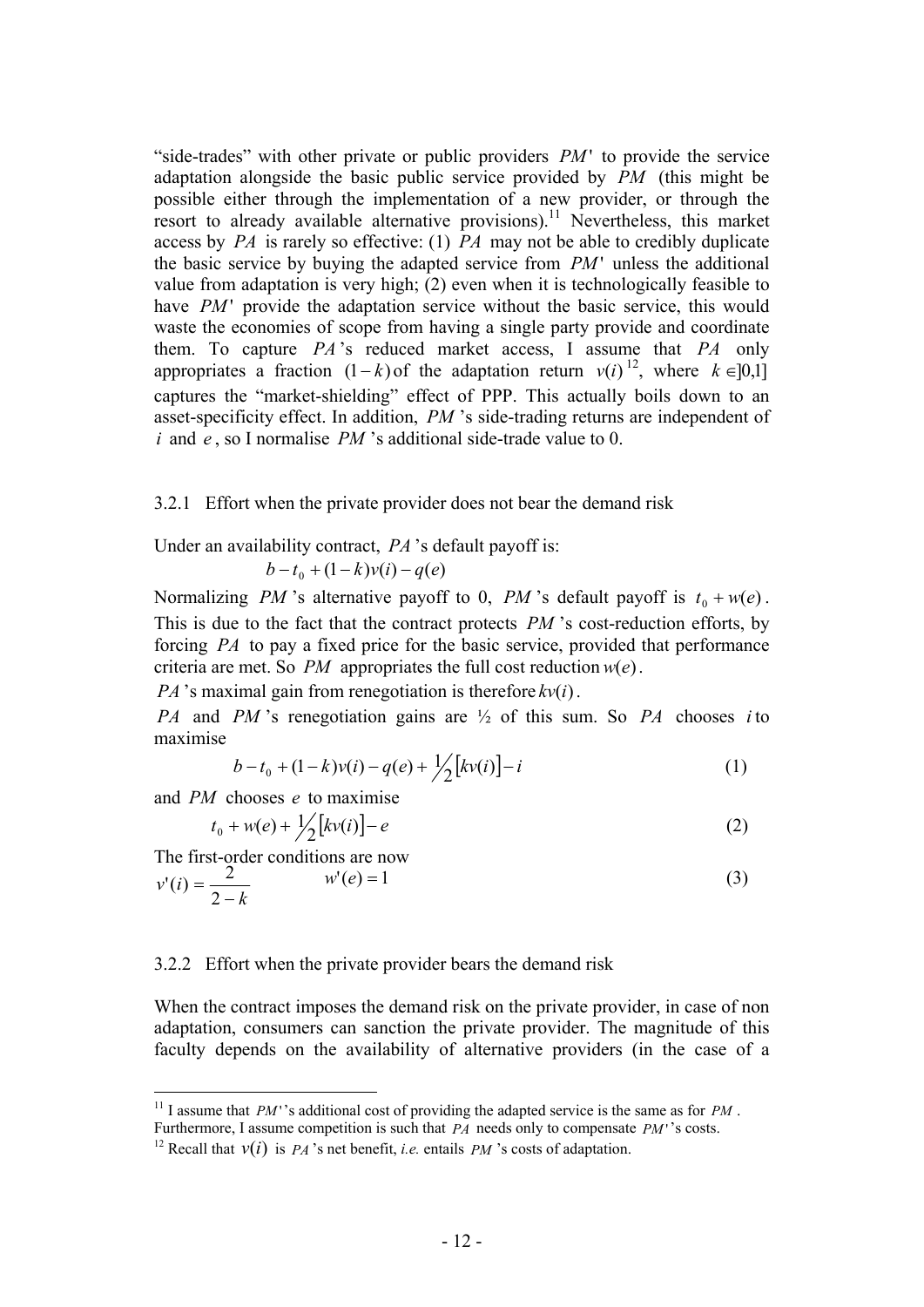highway, we can imagine that users, if their changing demand is not satisfied, can sanction the private provider by using another road, or by taking the train etc. See also the above example with school catering). So, again, I use the parameter  $\lambda$  to capture the impact of the pressure exercised by consumers on *PM* 's remuneration, with the availability contract being equivalent to the setting  $\lambda = 1^{13}$ .

Under such a contract, *PA* has more power and credibility to exploit investments *i* . In fact, consider that the number of consumers that switch to an alternative provider in case of default of renegotiation is such that  $\lambda = 0$ , implying no profits for *PM* . In such a case, *PA* is able to appropriate the full margin return  $v(i)$  by negotiating with *PM* (no market-shielding effect any more) because *PA* is able to switch – instead of side-trading – to alternative trading. Thus, if the impact of the pressure exercised by consumers on *PM* 's remuneration is  $λ$ ,  $PA$ 's default payoff is

$$
b - \lambda t_0 + (\lambda(1 - k) + (1 - \lambda))v(i) - q(e)[1 - \lambda(1 - \lambda)] = b - \lambda t_0 + (1 - k\lambda)v(i) - q(e)[1 - \lambda(1 - \lambda)]
$$

In default of renegotiation, *PM* may not appropriate the full cost reduction  $w(e)$ . This is due to the fact that consumers will switch to alternative provisions, which, in the case of a concession contract, will lead to lower profits for *PM* , and hence a weaker internalisation of  $w(e)$  by  $PM$ . In addition,  $PM$  may also suffer from the adverse effect on quality  $q(e)$  of the cost reduction effort  $e$ , but, in case of default, only regarding the consumers that still use the service even if it is not adapted. *PM* 's default payoff under a concession contract is then

 $\lambda[t_0 + w(e) - (1 - \lambda)q(e)]$ 

*PA* 's maximal gain from renegotiation is therefore  $\lambda k v(i) + (1 - \lambda) w(e)$ 

The gain from renegotiation is shared between the parties through a Nashbargaining solution, so *PA* chooses *i* to maximize

$$
b - \lambda t_0 + (1 - k\lambda)v(i) - q(e)[1 - \lambda(1 - \lambda)] + \frac{1}{2}[k\lambda v(i) + (1 - \lambda)w(e)] - i
$$
 (4)

and *PM* chooses *e* to maximise

$$
\lambda[t_0 + w(e) - (1 - \lambda)q(e)] + \frac{1}{2}[k\lambda v(i) + (1 - \lambda)w(e)] - e
$$
\n(5)

The first-order conditions are now

$$
v'(i) = \frac{2}{2 - \lambda k} \qquad w'(e) - q'(e) \left[ \frac{2\lambda(1 - \lambda)}{(\lambda + 1)} \right] = \frac{2}{\lambda + 1} \tag{6}
$$

<sup>&</sup>lt;sup>13</sup> I abstract from the transaction costs of designing an availability contract compared to a concession contract, which when  $\lambda = 1$  would favour the concession contract. See the discussion part.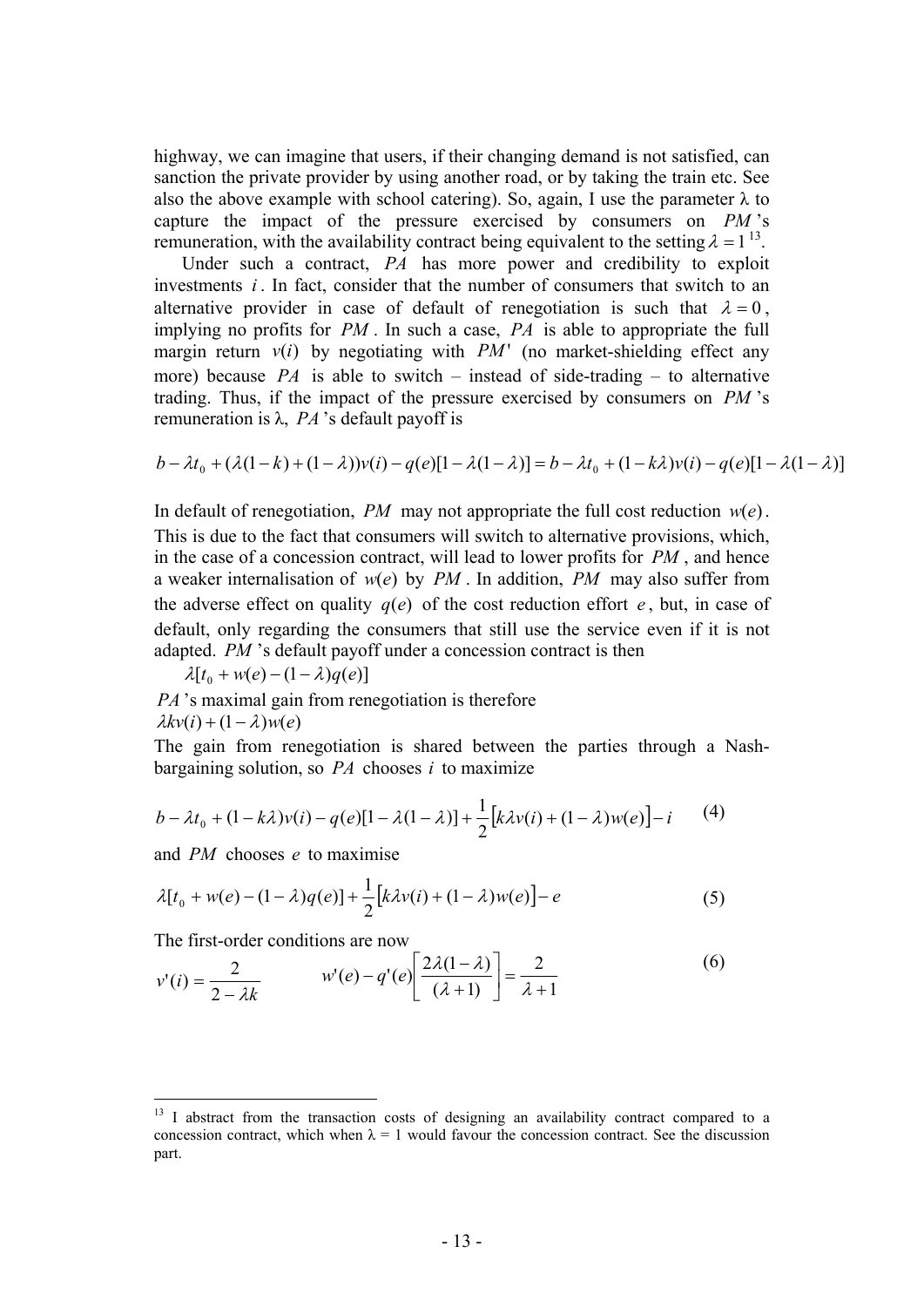#### *3.3 Accountability and Incentives Comparisons*

#### 3.3.1 Political accountability

The above first-order conditions demonstrate how a contract in which the private provider bears the demand risk increases *PA* 's incentives to support adaptations from the marginal incentive  $(2 - k)/2$  of  $v'(i)$  in equation 3 to  $(2 - \lambda k)/2$  of  $v'(i)$ in equation 6. Under an availability contract, *PM* is able to hold up *PA* of its investments *i* , because *PA* is not totally able to exploit *i* by replacing or sidelining an uncooperative *PM* . Under a concession contract, *PM* can also be able to hold up  $PA$ , but it will depend on the value of  $\lambda$ . More specifically, the greater the impact of the pressure exercised by consumers on *PM* 's remuneration, *i.e.* the smaller λ, the smaller the renegotiation surplus for *PA* , so the smaller the holdup of *PM* of *PA* 's adaptation investments. In the case of  $\lambda = 0$ , *PA*'s incentives to support adaptations when the private provider bears the demand risk, are equivalent to the first-best incentives level. Accordingly,  $i^* \geq i^{ConsisionContract(CC), \lambda} \geq i^{AvalabilityContract(AC)}$  for any  $\lambda$ . The following proposition records these points.

**Proposition 1**. *Procuring authorities are more attentive and responsive to consumers demand when the private provider bears the demand risk. Increasing the impact of the pressure exercised by consumers on PM 's remuneration increases the political accountability. So,*  $i^{CC}(\lambda) > i^{AC} \forall \lambda < 1$ , *and*  $\frac{di^{CC}(\lambda)}{d\lambda} < 0 \quad \forall \lambda > 0$ . λ *d diCC*

**Proof.** See Appendix

The proposition, illustrated by the following Figure 1, states that the model in which the private provider bears the demand risk (like in concession contracts) always dominates the model in which the private provider does not bear any demand risk (like in availability contracts) regarding the political accountability, *i.e.* regarding the incentives given to the procuring authority to invest efforts to pay attention to consumers changing demands. Intuition follows from the fact that the procuring authority has more credibility in side-trading under a concession contract than under an availability contract, since the incumbent private provider can experience negative profits.

#### **Figure 1: Illustration of equilibrium levels of political accountability**

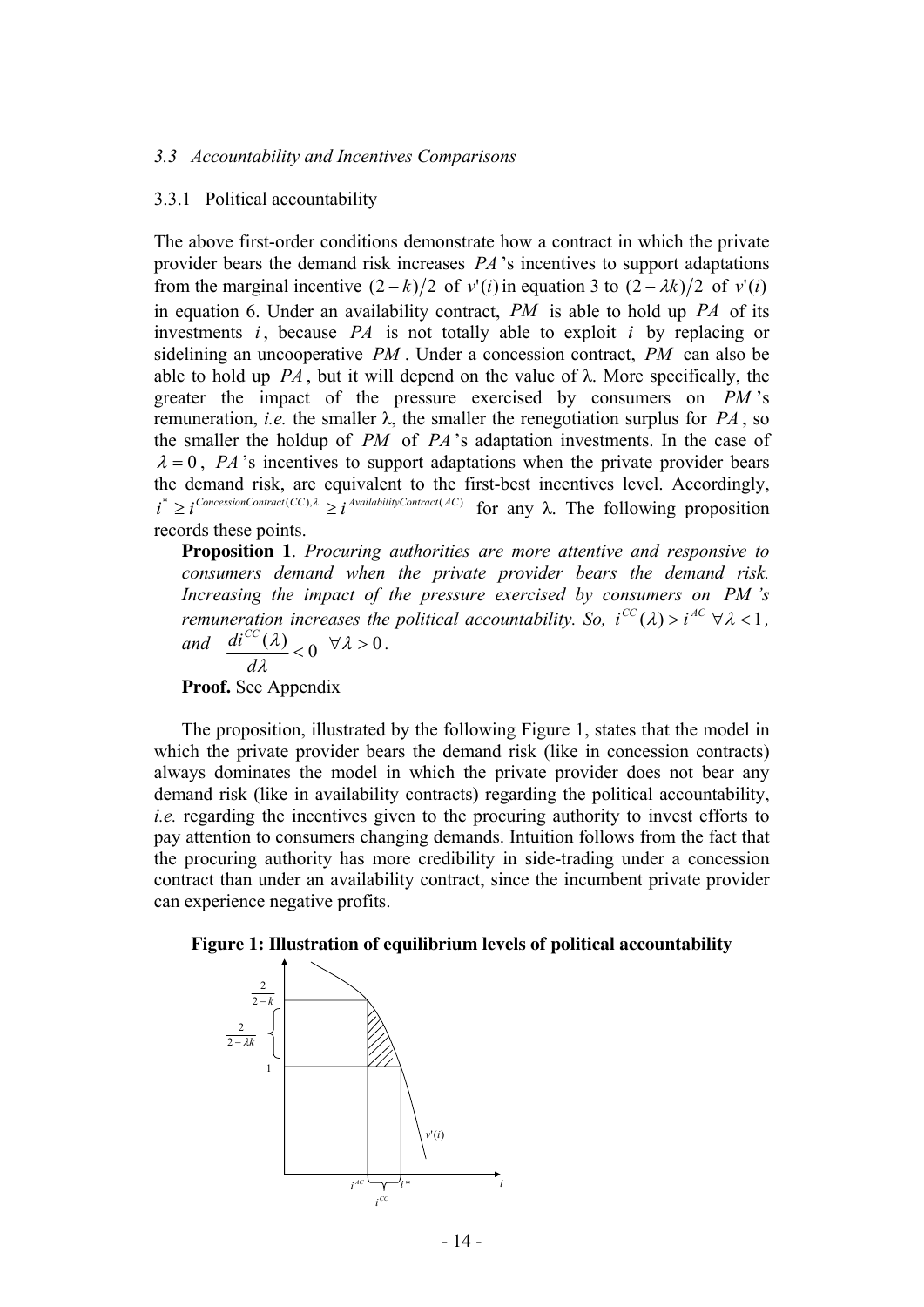#### 3.3.2 Private provider's cost-reducing incentives

The above first-order conditions also demonstrate how a concession contract decreases *PM* 's cost-cutting incentives compared to an availability contract. As a matter of fact, the model shows that for  $\lambda$  equal to 1, *PM* 's cost-cutting incentives under a concession and under an availability contract are equivalent and over-optimal. However, when  $\lambda$  tends towards 0, *PM* 's cost-cutting incentives under a concession contract,  $e^{cc}$ , tend to be smaller than under an availability contract. They may become exactly equal to  $e^*$  for some  $\lambda$  and then continue to decrease and get further away so that, for a range of values of  $\lambda$ , there is under-investment in *e* under a concession contract. Finally,  $e^{CC}$  may be, for  $\lambda$ close to zero, further away from  $e^*$  than  $e^{AC}$  is. The following Figure 2 and proposition illustrate and record these points.

**Figure 2: Illustration of equilibrium levels of private providers' costreducing incentives** 



**Proposition 2**. *i) The private public-service provider's incentives to invest in cost-reducing efforts are smaller when it bears the demand risk than when it does not, i.e.*  $e^{AC} \geq e^{CC}$  for any  $\lambda$ . *Whether the private provider bears the demand risk or not is optimal depends on the value of λ and on the functional forms for w(e) and*  $q(e)$ *. Without making further assumptions about the functional forms for q(e) and w(e), it is not possible to pin down a particular value of λ that makes the contractual forms equally inefficient.* 

*ii) Increasing the impact of the pressure exercised by consumers on PM 's remuneration, i.e. a smaller* λ, *decreases its incentives to invest in costreducing efforts, i.e.* 

$$
\frac{de^{CC}(\lambda)}{d\lambda} > 0 \forall \lambda > \frac{1}{4}
$$

*Therefore, when*  $\lambda > \frac{1}{4}$ , there is a unique value of  $\lambda^*$  for which the two contractual forms are equally distant from the first best for each form for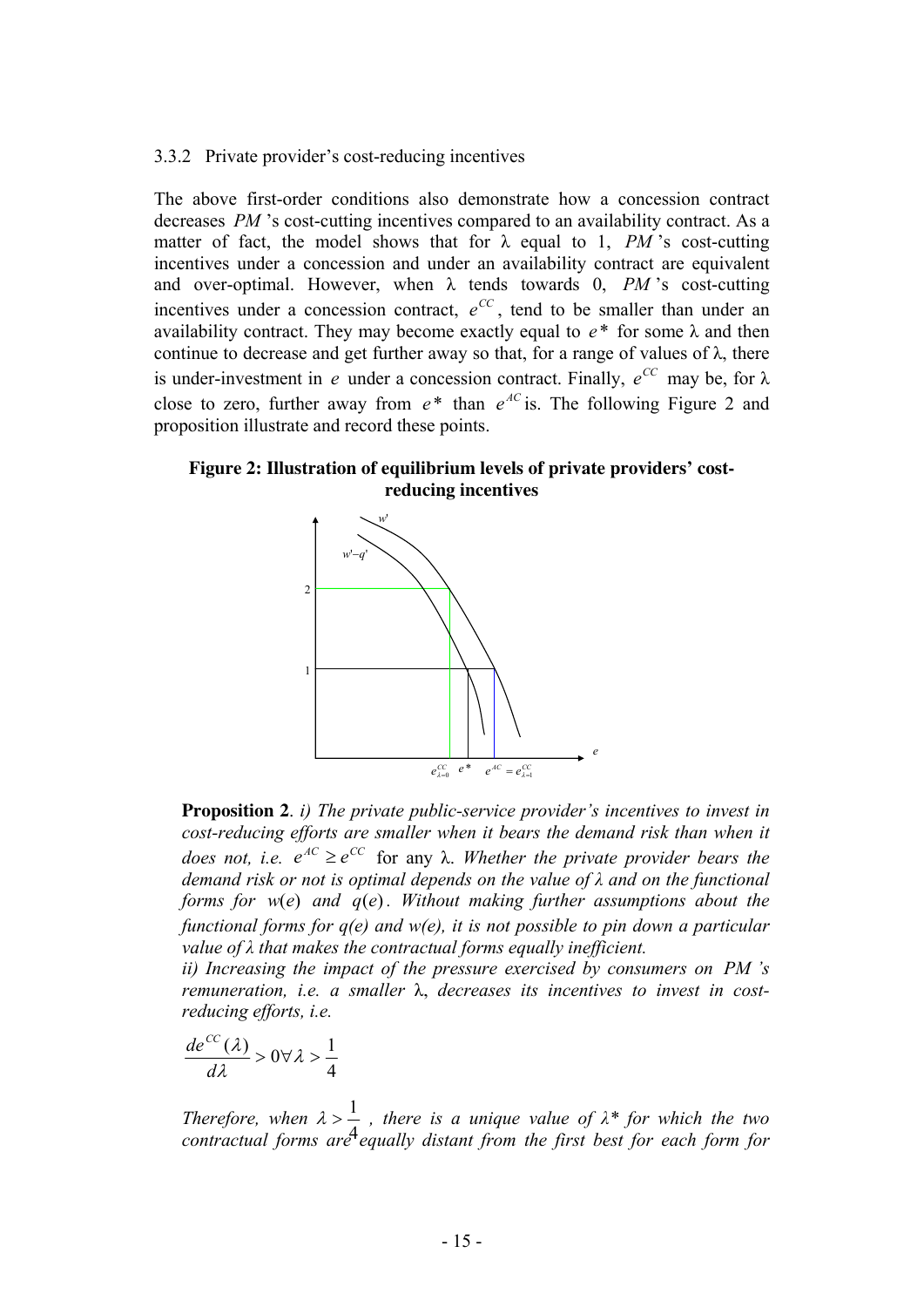*w*(*e*) and  $q(e)$ . Below this cut-off  $\lambda^*$ , the contract in which the private *provider does not bear the demand risk is optimal, and above this cut-off, the contract in which the private provider bears the demand risk is optimal.* 

*iii)* Since  $e^{AC} \geq e^{CC}$  and  $e(\lambda)$  is increasing  $\forall \lambda > \frac{1}{\lambda}$ , there is a range of *values of λ around 1 where the contract in which the private provider bears*  4 *the demand risk is always closer to the first best than the contract in which the private provider does not bear the demand risk.* 

#### **Proof.** See Appendix

Intuitively, if the private provider bears the demand risk, it internalizes the negative externality of *e* according to the potential impact of the consumers' pressure on its remuneration. By contrast, under an availability contract, in case of adaptation or not, *PM* never internalises the adverse quality effect. Then, *PM* 's cost reducing efforts under a concession contract can only be lower than under an availability contract.

 In addition, the greater the impact of consumers' pressure on *PM* 's remuneration, the more *PM* will internalize the negative externality and then the smaller  $e$ ; conversely, the lower the potential impact of the pressure exercised by consumers on *PM* 's remuneration, the lower the internalisation by the private provider of the adverse effect on quality of its cost reducing investments and hence the higher its cost reducing efforts.

However, this does not imply that the concession contract always dominates the availability contract. As a matter of fact, if  $\lambda$  tends towards zero, there is under-investment in  $e$  under a concession contract, and for  $\lambda$  close to zero, depending on the functional forms for  $w(e)$  and  $q(e)$ , *PM* 's cost-reducing incentives when it bears the demand risk might be further away from *e*\* than when it does not bear the demand risk. This is due to the fact that in case of nonadaptation and  $\lambda$  close to zero, *PM* will not be able to internalize  $w(e)$ .

The fact that *PM* may not be able to appropriate the full  $w(e)$  in case of default of adaptation when it bears the demand risk explains why availability contracts will be always more optimal than concession contracts *if we do not consider the effect of cost-reducing efforts on quality* (since under an availability contract, in case of adaptation or not, *PM* always appropriates the full costreduction effort).

The consequence is that clear-cut results are not obtained when we consider the adverse effect of *e* on quality. Whether the private provider bears the demand risk or not is optimal depends on the functional forms for  $w(e)$  and  $q(e)$ . Thus, without making further assumptions about the functional forms for  $w(e)$  and  $q(e)$ , it is not possible to pin down a particular value of  $\lambda$ ,  $\lambda^*$ , that makes the two contractual forms equally inefficient. However, *for a particular form for*  $w(e)$  and  $q(e)$ , it is easy to pin down the  $\lambda^*$  that makes the two contractual forms equally inefficient. The following Figures 5 and 6 give also *an illustration* of the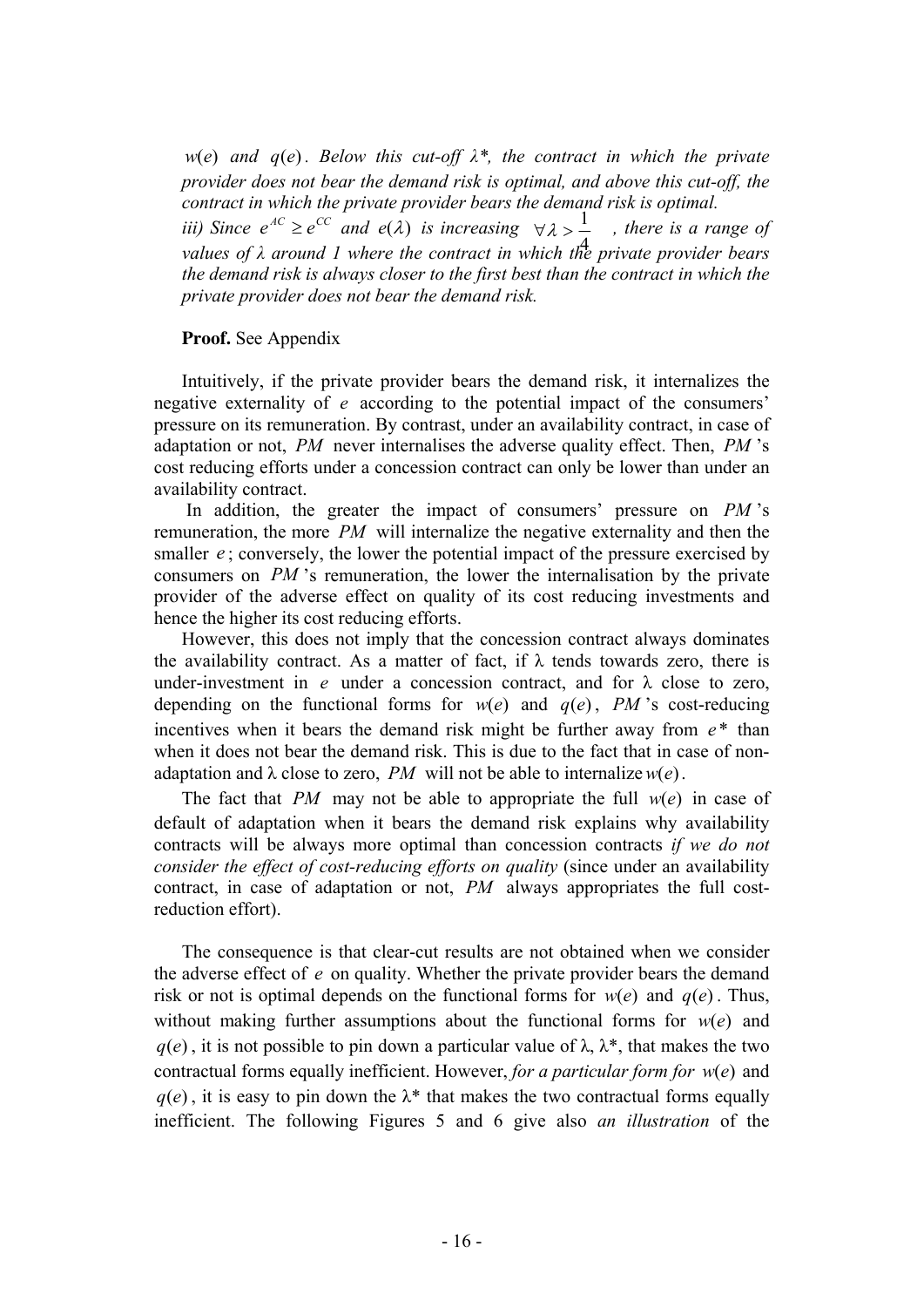situations where a contract in which the private provider bears the demand risk is either always optimal (Figure 5), or not always optimal (Figure 6).



**Figure 5: Case where the concession contract is always optimal**.

In this example, we have  $w(e) = 2\sqrt{e}$  and  $q(e) = \frac{e}{e}$  (then the assumptions are satisfied for all  $e < 4$ ). We have then  $e^* = \frac{4}{2}$  (blue line),  $e^{AC} = 1$  (red line),  $\epsilon$   $\bar{(-2-\lambda)^2}$  (yellow line). Then, for all  $\lambda$ , the concession contract is closer to  $q(e) = \frac{e}{2}$ 9  $e^* = \frac{4}{3}$ 1  $-\lambda$  $e^{CC} =$ 

efficiency than the availability contract.



**Figure 6: Case where the concession contract is not always optimal**.

As for the case where the concession contract is not always optimal, let consider  $w(e) = \sqrt{e}$  and  $q(e) = \frac{e}{\sqrt{e}}$ . We can see that for smaller values of  $\lambda$ , the concession contract is farther from the first-best than the availability contract. In particular, the  $\lambda^*$  that makes the two contractual forms equally inefficient is approximately 0.355569.  $q(e) = \frac{e^2}{2}$ 

In addition, these figures illustrate the fact that there is a range of values of  $\lambda$ around 1 where the contract in which the private provider bears the demand risk is always closer to the first best than the contract in which the private provider does not bear the demand risk.

In sum, I have shown that *it is always optimal to impose the demand risk on the private provider regarding the incentives given to procuring authorities to be*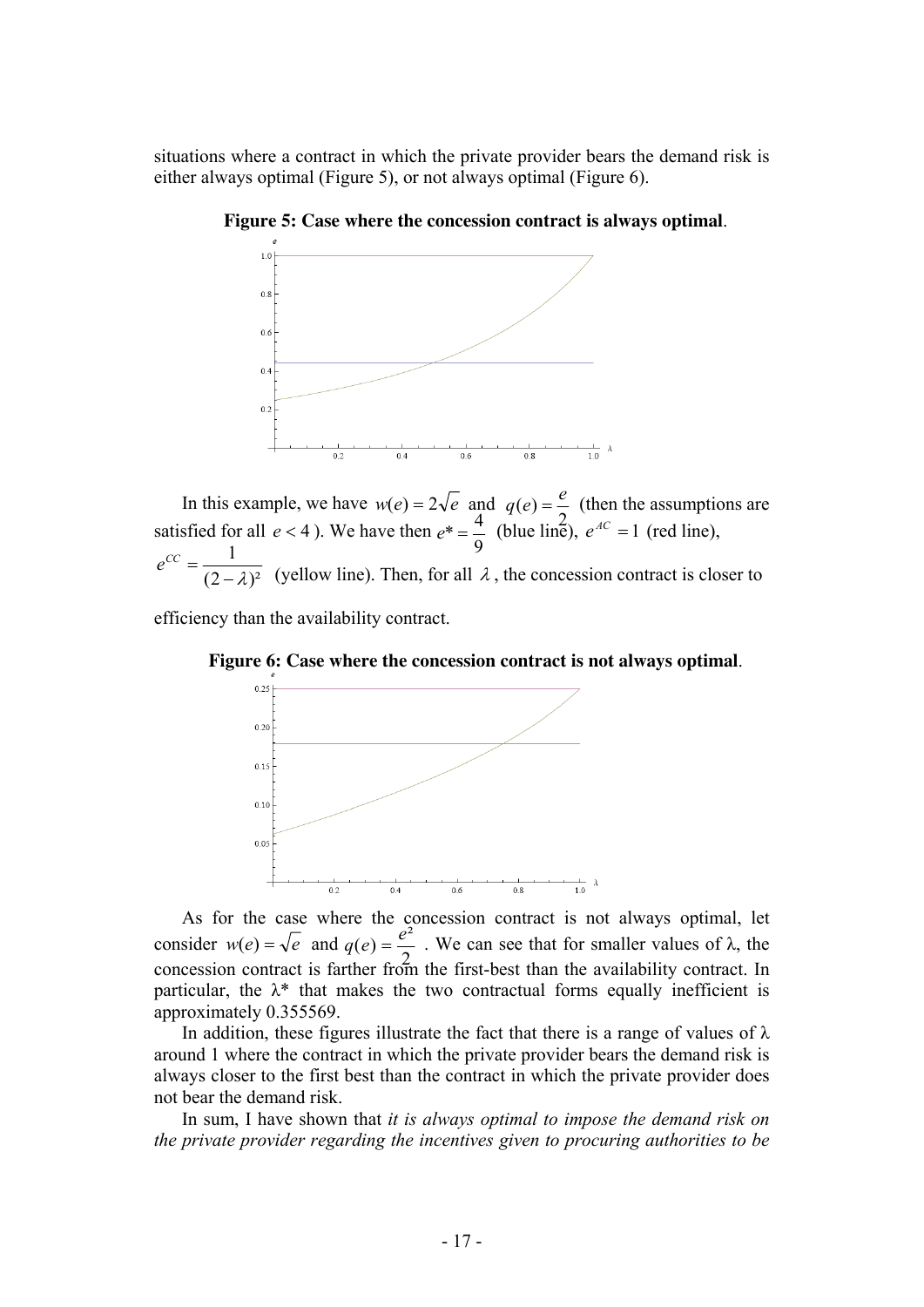*accountable.* As for the incentives given to the private provider to reduce costs, there are cases (depending on the impact of the consumers pressure on the private provider's remuneration and on the functional forms for the positive and negative effects of the private provider's cost-cutting efforts) where the contract form such as the concession contract does not dominate the contract form such as the availability contract. In such cases then, a tradeoff occurs between imposing on the private provider the demand risk to raise the accountability and responsiveness of procuring authorities to consumers concerns, and not imposing on the private provider the demand risk to raise its cost-cutting incentives. Otherwise, when the conditions for such cases are not satisfied, the model in which the private provider bears the demand risk always dominates the model in which it does not.

## *4 Endogenous Private Provider's Effort in Quality*

So far, I have neglected *PM* 's potential role in discovering adaptations whereas many studies have highlighted the importance of *PM* 's incentives to invest in the research into innovative approaches to carrying out the service provision (e.g. HART, SHLEIFER AND VISHNY [1997], BESLEY AND GHATAK [2001], HART [2003], BENETT AND IOSSA [2006]).

If we consider that it is not in *PM* 's interest to implement a quality innovation without renegotiating with *PA* over the split of the surplus generated by such an innovation, *i.e.* if we assume that *PM* has no private gains from implementing the adaptation, *PM* 's adaptation incentives would not vary with the contractual design structures I analyse.

However, if we now relax the assumption that *PM* has no private gains from implementing an adaptation, the contractual design may have an impact on *PM* 's adaptation investment incentives.

## *4.1 PM 'S Adaptation Effort under an Availability Contract*

Under an availability contract, it is straightforward that *PM* has no incentives to support the cost of adaptation efforts without negotiating with *PA* over the surplus sharing. This is due to the fact that the remuneration of *PM* under an availability contract is fixed, provided that *PM* meets the quality and performance criteria included in the contract, so that *PM* receives no private gains from implementing the adaptation.

## *4.2 PM 'S Adaptation Effort under a Concession Contract*

Under a concession contract, if *PM* invests in adaptation effort *j* without any negotiation with *PA* over the surplus generated by such an investment, *PM* 's payoff is

 $t_0 + w(e) - (1 - \lambda)q(e) - j$ .

If *PM* does not invest in adaptation effort and then does not adapt the service according to consumers' demand, his payoff is  $\lambda [ t_0 + w(e) - (1 - \lambda) q(e) ]$ . In fact,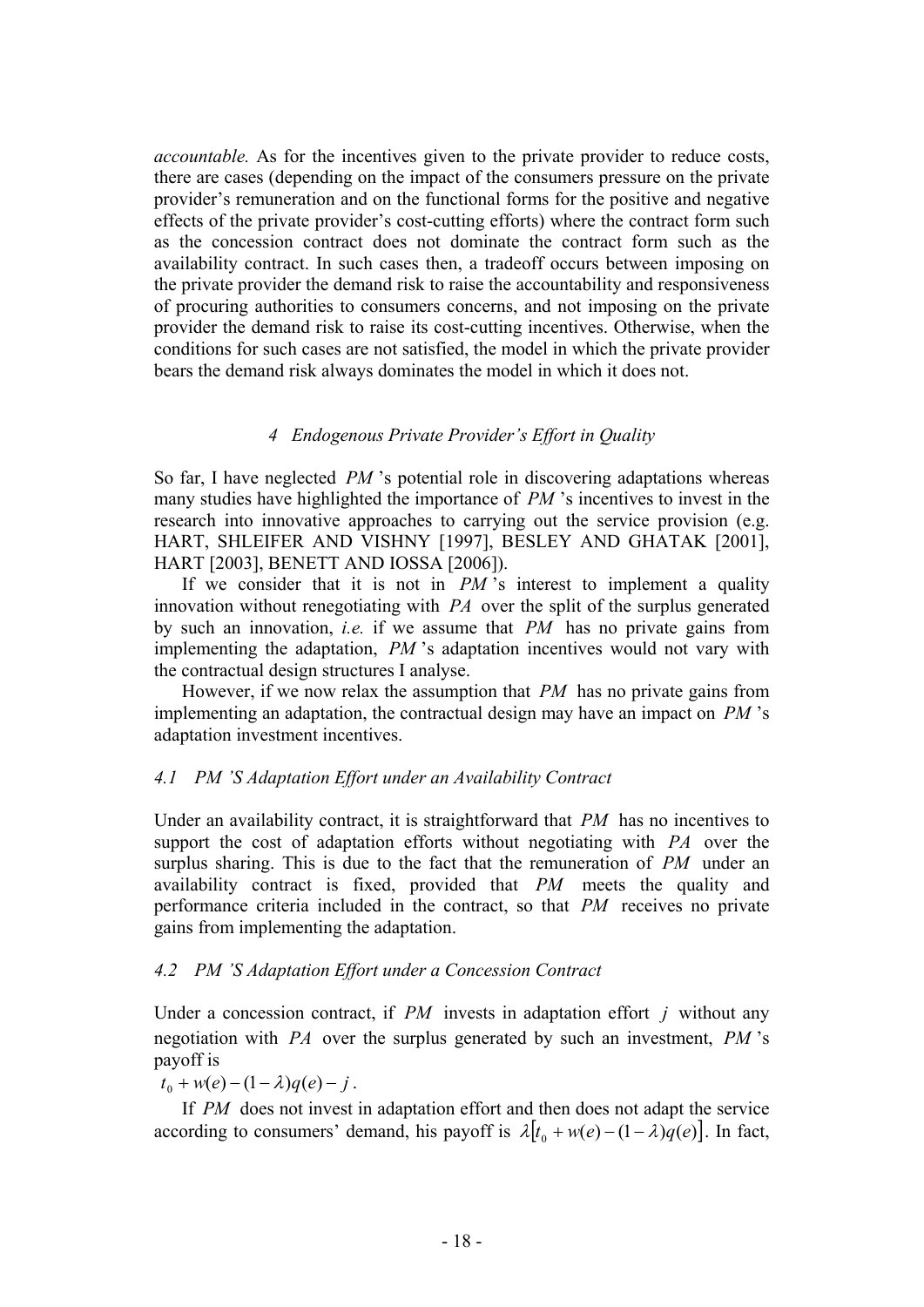in default of adaptation, consumers will switch to alternative adapted provisions whenever possible, which, in the case of a concession contract, will lead to lower profits for *PM* .

*PM* 's maximal gain from adaptation is therefore  $(1 - \lambda)[t_0 + w(e) - (1 - \lambda)q(e)] - j$ .

Thus, since *PM* has control rights, it will implement the adaptation whenever it receives private gains from doing so, *i.e.* whenever the following condition is met

$$
(1 - \lambda)[t_0 + w(e) - (1 - \lambda)q(e)] > j \tag{7}
$$

This condition implies that, if the demand shock (e.g. taste shock), reflected by  $\lambda$ , is large  $(i.e. \lambda$  tends towards 0) and that the corresponding cost shock, reflected by  $j$ , is small (*i.e. j* tends towards 0), then *PM* will have incentives to support *j* without any negotiation with *PA* over the surplus generated by his investment, because it will receive private gains from doing so.

This leads to the following proposition:

**Proposition 3.** *If*  $(1 - \lambda)[t_0 + w(e) - (1 - \lambda)q(e)] > j$ , i.e. if the demand shock *tends to be large and the cost shock of the adaptation tends to be small, then the private provider has more incentives to invest in adaptation efforts under a concession contract than under an availability contract.* 

This proposition is consistent with existing evidence on how concession contracts are working. For example, the main private concessionaire of highways in France has implemented a new radio station in order to offer better real-time information to users on the traffic, without renegotiating with the government any toll adaptation. While interviewing this private provider, it admitted that he had incentives to implement the innovation because the cost of the implementation was low and the consequent impact on demand could be large so that it expected private gains from doing so.

This proposition shows that when the private provider bears the demand risk, it can have, under certain conditions, a direct accountability to consumers; that is even if the contract remains between the procuring authority and the private provider, some market accountability is feasible.

#### *4.3 Complementarity and Substitutability in Accountability*

The model shows that, under certain conditions, a concession contract increases both *PA* 's accountability and *PM* 's incentives regarding non anticipated serviceprovision adaptation. The question that is raised now is to know whether these efforts are complementary or substitutes. In fact, it could be useless to speak about political accountability if *PM* 's incentives could be enough to make *PM* adapt the public service to satisfy the changes in the effective consumers demand.

First, the model shows that when the demand shock of an adaptation is small and the corresponding cost shock is large, *PM* does not receive any private gains from implementing the adaptation, *i.e.* it will not have any incentives to implement the adaptation unilaterally. In such a case then – which is most often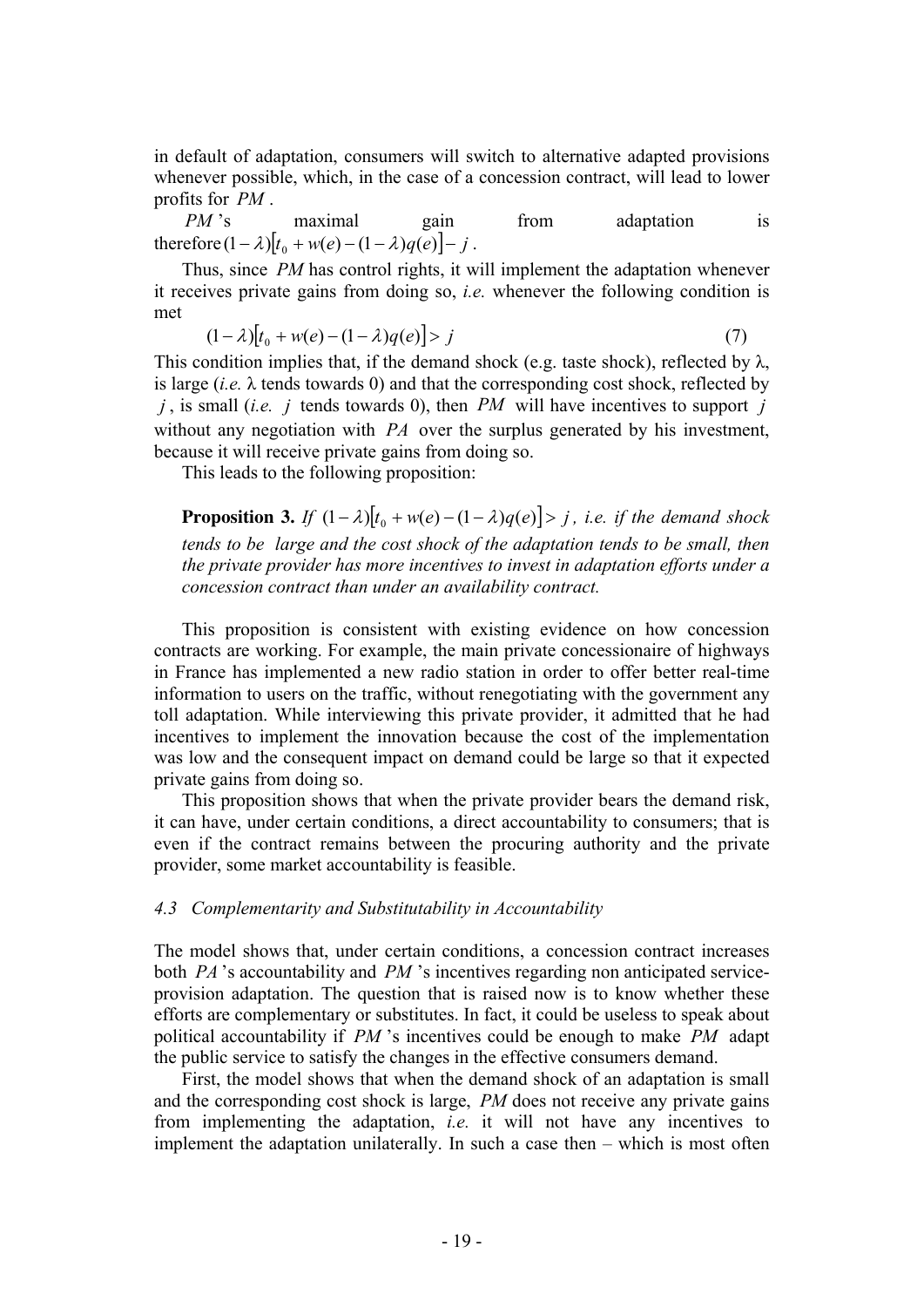the case, *PM* and *PA* will have to renegotiate the contract and a greater *PA* 's accountability increases the probability that the adaptation implemented will please consumers.

Second, even when the conditions that make *PM* adapt the service unilaterally when it bears the demand risk are satisfied, *PA* 's accountability and *PM* 's incentives can be complementary. As a matter of fact, even if there is no renegotiation over whether to implement the adaptation since *PM* will implement the adaptation without any further inducement, *PA* and *PM* can communicate over the adaptation itself (e.g. over the actual change in consumers preferences) because a better knowledge by *PM* of the consumers preferences can increase *PM* 's private gains. In such a case, the greater is *PA* 's attentiveness, the more sense it makes for *PM* to investigate how to satisfy consumers demand. Conversely, the greater *PM* 's efforts, the more *PA* can gain from investigating consumers concerns and being responsive to them. Thus, some degree of complementarity can be present and hence the model in which the private provider bears the demand risk can even more dominate the model in which it does not bear the demand risk, as highlighted by the following proposition.

**Proposition 4.** *If political accountability and private public-service provider's efforts in adaptation are complements, then this complementarity raises the benefit from imposing the demand risk on the private provider. It has no effect on e.* 

#### *5 Demand Risk or Default Risk*

So far, we have considered that the payments from *PA* to *PM* , provided that performance criteria are met, are guaranteed when the private provider does not bear the demand risk. But this absence of "demand risk" under contracts such as the availability contract could be an illusion. As a matter of fact, the payments to *PM* depend on *PA* 's budget, *i.e.* on the capacity of *PA* to pay. So we can imagine that in periods of tiny budgets, *PA* might have some problems to pay *PM* when the latter does not bear the demand risk<sup>14</sup>. We can expect that the likelihood of such a default risk will be higher in less developed countries than in developed countries. Nevertheless, when procuring authorities are local entities, such a risk can occur whether the country is wealthy or not (e.g. the city of Angoulême in France that went bankrupt in 1991, and was then unable to honour any of its commitments).

So let consider now the possibility of a default risk when the private provider does not bear the demand risk. In particular, I use the parameter  $\gamma$  to capture the probability of the absence of procuring authorities' default risk, with  $\gamma \in [0,1]^{15}$ .

 $14$  I consider in this section that when the private provider bears the demand risk, his payments do not depend on the procuring authority's budgets (it means that I exclude from the analysis the shadow toll contracts).

<sup>&</sup>lt;sup>15</sup> Thus, when  $\gamma = 1$ , it means that the likelihood of procuring authorities' default risk is equal to zero and, conversely, when  $\nu = 0$ , the likelihood of default risk is equal to one.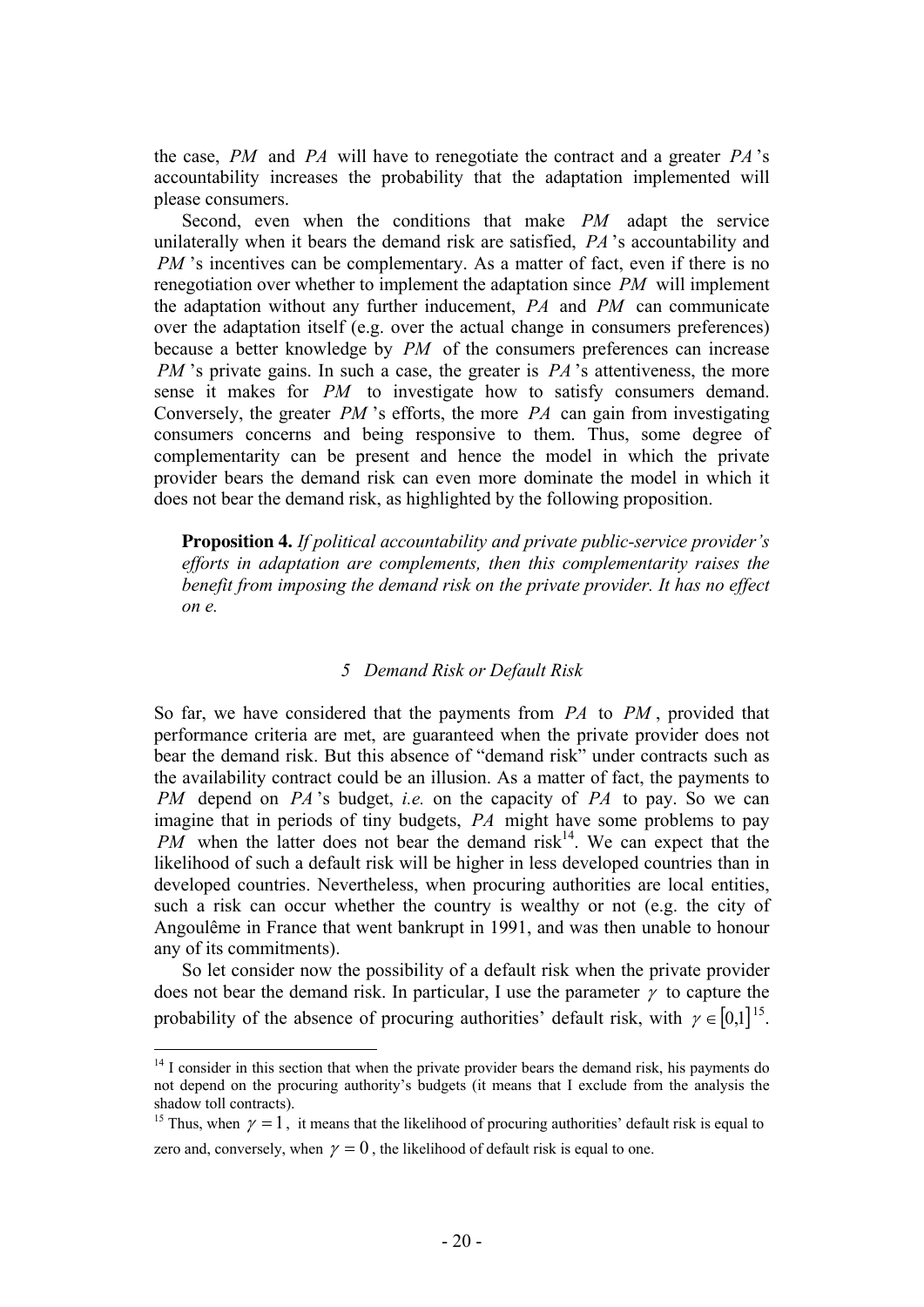While this parameter might affect *PM* 's cost-reducing incentives, it will not have any impact on the political accountability. Therefore, repeating the exercise of the section 4 and focusing on *PM* 's cost-reducing incentives, we have *PA* and *PM* 's overall payoffs from *Z* :

 $u_{p_4} = b - \gamma(t_0 + t) - q(e) + v(i) - i$  $u_{pM} = \gamma(t_0 + t + w(e)) - e$ 

*PA* 's default payoff is then  $b - \gamma t_0 - q(e) + (1 - k)v(i)$ 

*PM* 's default payoff is  $\gamma(t_0 + w(e))$ 

*PA* 's maximal gain from renegotiation is therefore  $kv(i)$ .

*PA* and *PM* 's renegotiation gains are ½ of this sum. So *PM* chooses *e* to maximise

$$
\gamma(t_0 + w(e)) + \frac{1}{2}[kv(i)] - e \tag{8}
$$

The first-order conditions is now  $\gamma * w'(e) = 1$  (9)

The above first-order condition demonstrates how an availability contract decreases *PM* 's cost-cutting incentives compared to a concession contract when

 $\perp$ . As a matter of fact, the model shows that for  $\gamma$  equal to  $\perp$ , *PM* 's cost-2  $\gamma \leq \frac{1}{2}$ 2 1

cutting incentives under an availability contract are equivalent to the ones under a concession contract for  $\lambda = 0$  and under-optimal. However, when  $\gamma$  tends towards 0, *PM* 's cost-cutting incentives under an availability contract tend to be smaller than under a concession contract, since the effort of the private provider under an availability contract is increasing in  $\gamma$ . So we need  $\lambda^*$  to increase so as to rebalance the two contractual forms. As this process continues and  $\gamma$  gets small,  $\lambda^*$  gets high, and hence the concession contract tends to be more often optimal.

When  $\left( \begin{array}{c} 2 \\ 2 \end{array} \right)$ , the efforts under a concession contract can be superior or inferior to the efforts under an availability contract. More specifically, the concession contract will be more optimal for intermediate range of values of  $\lambda$ , whereas for extreme values the availability contract will be more optimal. ⎢ ⎣  $\mathsf{L}$ ⎢ ⎣  $\in \left[\frac{1}{2},1\right]$ 2  $\gamma \in \left| \frac{1}{2} \right|$ 

This leads to the following proposition:

**Proposition 5.** For  $\gamma \leq \frac{1}{\gamma}$  as the likelihood of default risk of public authorities *gets high, i.e.*  $\gamma$  *gets small,*  $\frac{2}{\lambda^*}$  *is weakly increasing, i.e. the contract in which the private provider bears the demand risk tends to be more often optimal.*   $\gamma \leq \frac{1}{2}$ 

*In addition, increasing the likelihood of PA 's default risk,* i.e. *a smaller*<sup>γ</sup> *, decreases PM 's incentives to invest in cost-reducing efforts.* 

#### **Proof.** See Appendix

Intuitively, if the private provider bears the risk of default of the procuring authority, it may not be able to internalize the positive effect of *e* . More precisely, the higher the likelihood of default of the procuring authority, the less *PM* will internalize the positive effect and then the smaller *e*; conversely, the lower the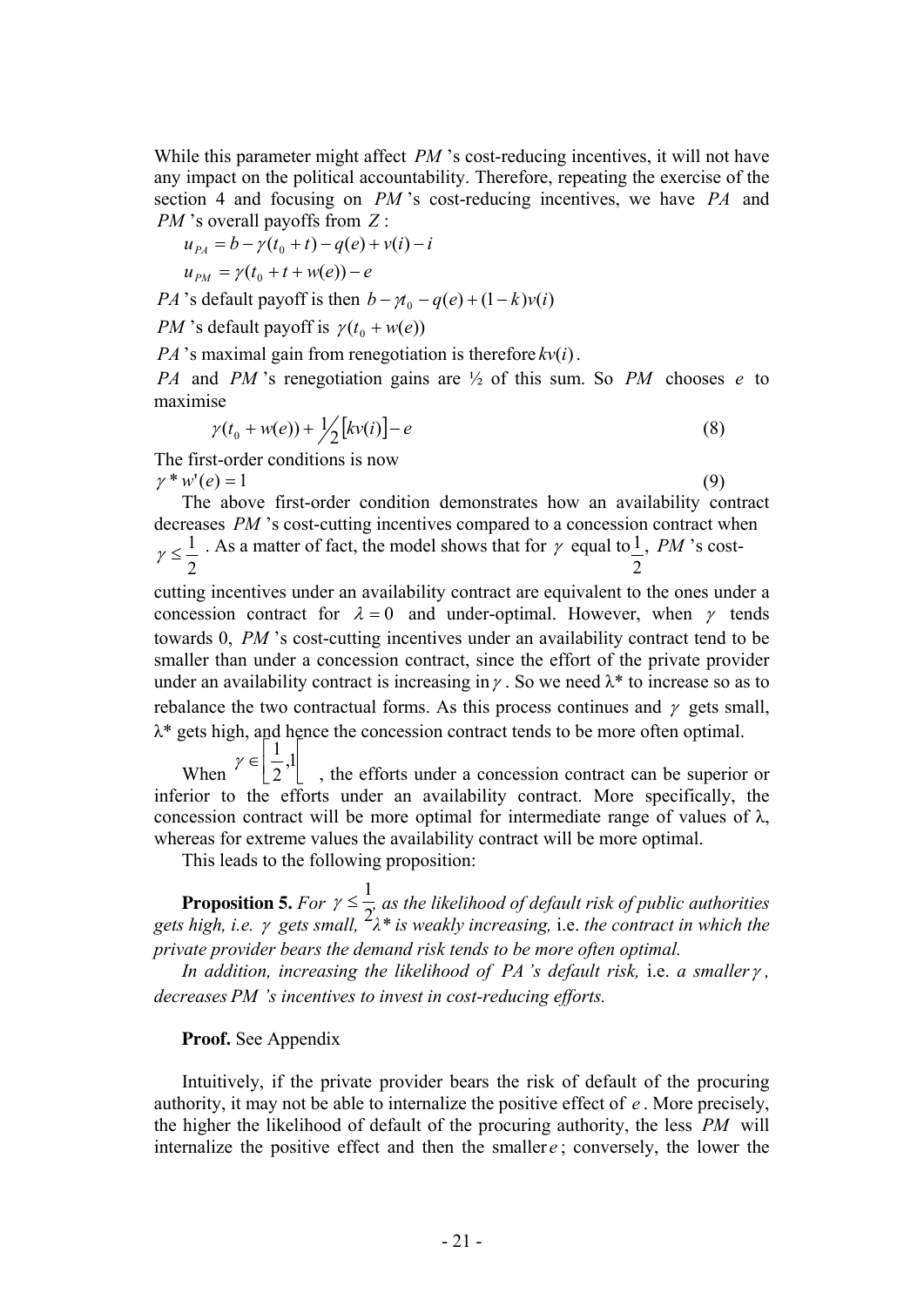likelihood of default of the procuring authority, the greater the internalisation by the private provider of the cost savings of its cost reducing investments and hence the higher his cost reducing efforts.  $PM$  's efforts are then increasing in  $\gamma$ .

In sum, considering the potentiality of default of procuring authorities tends to make the concession contract be more often optimal than the availability contract, under certain conditions, regarding the cost-cutting incentives of the private provider. This might explain why we do not observe as many availability contracts in less developed countries as in developed countries, since the default risk of procuring authorities in such countries can be very high ( $\gamma$  tends towards zero). However, as already highlighted, such a default risk can also occur in developed countries (e.g. when the procuring authority is a local entity) but the probability of occurrence is lower than in less developed countries.

#### *6 Discussion*

Overall, the model highlights that contracts in which the private provider does not bear the demand risk, even though they permit to reduce the likelihood of renegotiation – to the extent that low demand realizations are often at the heart of opportunistic renegotiations initiated by firms –, are not always optimal. In other words, I have pointed out that there is a tradeoff between using concession contracts to raise private providers' and public authorities' incentives to be responsive to consumers concerns, and resorting to availability contracts to limit the likelihood of renegotiation. Thus, this tradeoff will mainly depend on the following criteria: (a) the possibility for consumers to exercise pressure on private providers' revenue, (b) the default risk, and (c) the likelihood of renegotiation.

Taking into account these three criteria, it is possible to make some predictions on the contractual form that would best fit a particular sector.

#### *6.1 Speculation*

 $\overline{a}$ 

Let first consider the case of water supply. In such a case, the availability of alternative provisions for consumers is rather limited (they can however still buy bottles of water). Thus, procuring authorities cannot credibly threaten the incumbent private provider in side-trading it in case of default of adaptation of the service provision. Are availability contracts then better suited to this sector? The tradeoff will depend on the likelihood of renegotiation versus the likelihood of default of the procuring authority.

For road projects, consumers have most often the choice between alternative provisions (e.g. trains, alternative roads), so that the impact of the consumers' pressure on the private provider's remuneration can be significant<sup>16</sup>. Concession contracts will therefore dominate availability contracts regarding the allocative efficiency. However, the quality of roads is largely contractible, so that we can expect a very low effect of cost-reducing investments on quality. The model

<sup>&</sup>lt;sup>16</sup> Again, and particularly in the road sector, a marginal variation in the demand can be sufficient to generate negative profits for the private provider.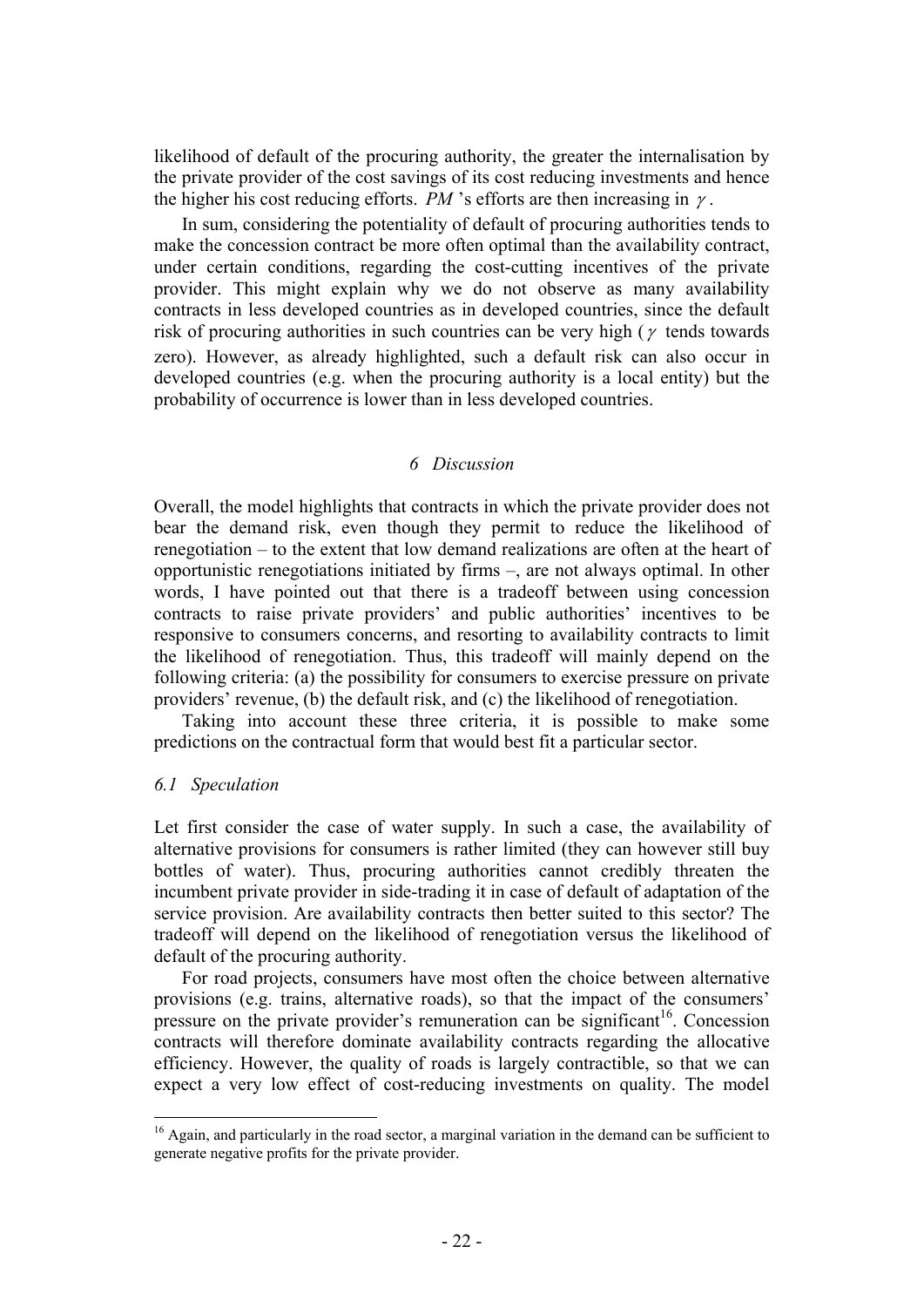highlights that when there is no effect of cost-reducing investments on quality, availability contracts always dominate concession contracts regarding the incentives of the private provider to cut costs. In addition, the uncertainty associated with future traffic is very high and exogenous (PICKRELL [1990], FLYVBJERG AND SKAMRIS [1997], ATHIAS AND NUNEZ [2008]), making toll road concessions particularly prone to renegotiation issues (ENGEL *ET AL.* [2002], [2006], GUASCH [2004], ESTACHE [2006]). A clear prediction in this sector is therefore not possible, but will tend to favour the use of availability contracts in this sector. By contrast, we can expect that contracts in which the private provider bears the demand risk will be more suitable for the management of schools (included school catering services) and hospitals where there is a diversity of provisions and a low uncertainty on the future demand.

These results are generally consistent with existing evidence on how PFI is working, compared to concession contracts. According to a report commissioned by the Treasury Taskforce (ARTHUR AND ANDERSEN AND ENTERPRISE LSE [2000]), PFI appears to have worked well for roads, generating substantial cost saving, though it has worked less well for schools and hospitals.

#### *6.2 A Continuum Choice of Contracts Rather Than Binary*

It is contractually possible to restrict the demand risk imposed on the private provider within a concession contract (ATHIAS AND SAUSSIER [2007]), so that public authorities do not face a binary choice of contracts but a continuum choice.

However, this does not question the results I obtained to the extent that the weaker the extent to which the private provider bears the demand risk, the weaker the potential impact of the consumers' pressure on its remuneration, *i.e.* the higher the  $\lambda$ , and hence the weaker the advantages to resort to concession contracts, everything else being equal.

#### *6.3 Voucher Provision, Transaction Costs and Political Accountability*

The model developed in this paper underpins the standard argument for voucher provision of public services. The state provides the citizens with a voucher that entitles the individual to a particular service (or it could be a monetary amount) and they then choose where to spend that voucher. A better matching between consumers and providers is therefore reached. This attenuates incentive problems and increases organizational efficiency by economizing on the need for explicit incentives. This can explain why the transaction costs of designing a contract in which the private provider bears the demand risk are much lower than those associated with the design of a contract in which the private provider does not bear the demand risk.

This paper also addresses the broader question of how to increase the political accountability and more specifically if it is possible to increase the political accountability by empowering the consumers, *i.e.* by allowing them to oust a firm when this one bears the demand risk. I show that, in the particular case I analyze, the political accountability is higher when consumers are empowered.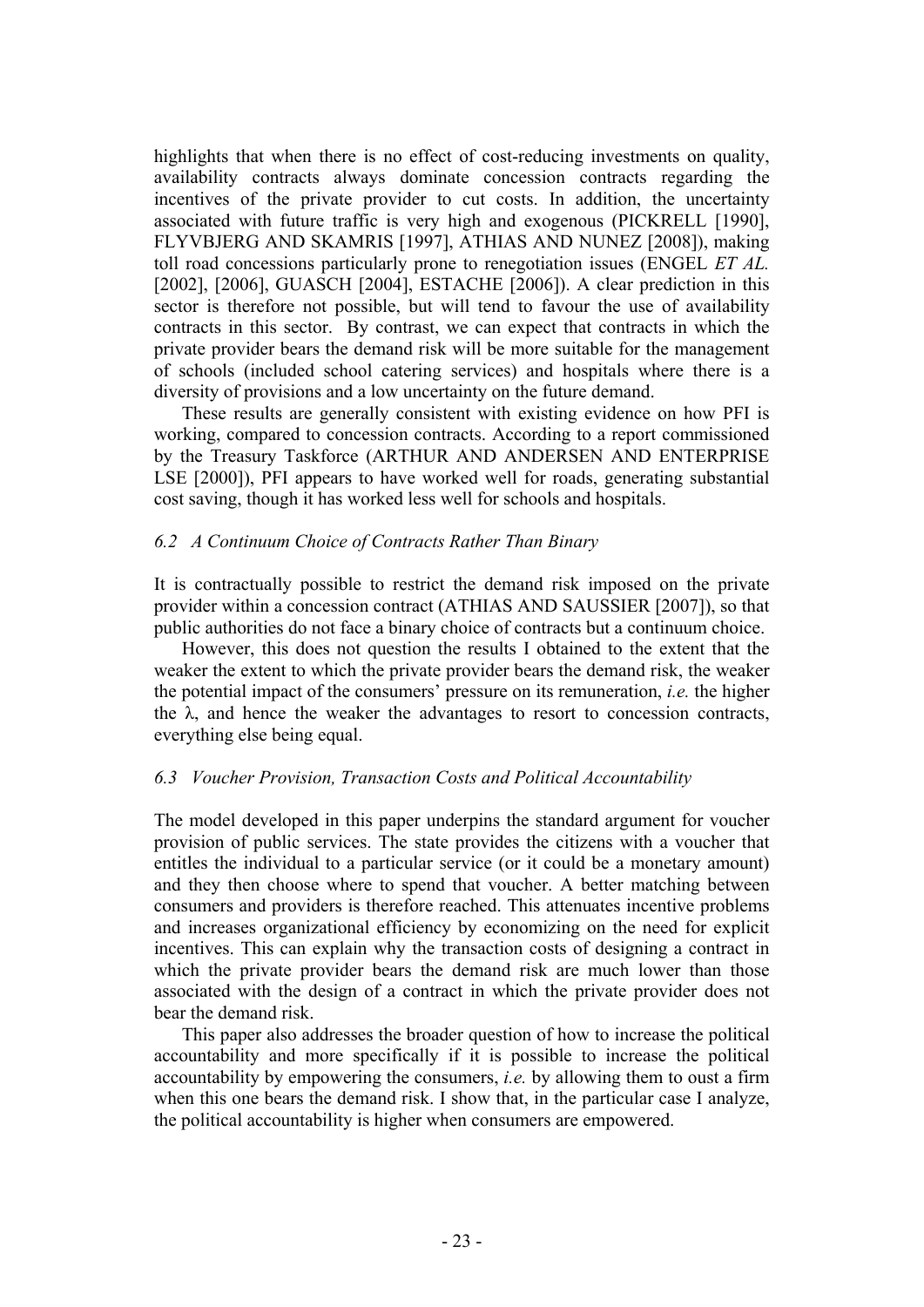#### *6.4 Comparison with Public Provision*

While ELLMAN [2006] finds that it is always optimal to have in-house provision relative to contracting out provision regarding the political and public accountability, I show that under some conditions, the contracting-out model in which the private provider bears the demand risk might dominate the public provision since it allows political accountability as well as cost-reducing investments.

## *7 Conclusion*

In this paper, I have studied the effects of imposing the demand risk on the private provider on the accountability of procuring authorities regarding consumers changing demands and on the adaptation effort incentives of the private publicservice provider. Thus, not only private providers, but also public authorities, can be expropriated *ex post* of a part of the surplus generated by their efforts to investigate and satisfy consumers' changing demand.

The model shows that the contract form in which the private provider bears the demand risk always dominates the one in which it does not bear the demand risk regarding the incentives given to procuring authorities and private providers to be responsive to consumers concerns.

As for the incentives given to the private provider to reduce costs, there are cases (depending on the impact of consumers' pressure on the private provider's remuneration and on the functional forms of the positive and negative effects of the private provider's cost-cutting efforts) where the contract form such as the concession contract does not dominate the contract form such as the availability contract. In such cases then, a tradeoff occurs between imposing the demand risk on the private provider to raise the accountability of procuring authorities, and not imposing the demand risk on the private provider to raise his cost-cutting incentives. Considering the potentiality of default of procuring authorities tends to make the concession contract be more often optimal than the availability contract, under certain conditions, regarding the cost-cutting incentives of the private provider.

The contribution of the paper is twofold. First, it puts the emphasis on the political accountability, so far neglected, in the alignment on service provision preferences. It sheds some insights on the impact of the contractual design of Public Private Partnerships on this accountability mechanism and questions the trend towards the greater resort to contracts where firms bear little or no demand risk around the world. Second, it contributes to the broader literature on the political economy of government responsiveness. It is in fact related to the literature on voucher provision of public services and demonstrates that empowering consumers of public services strengthens incentives for governments to be responsive.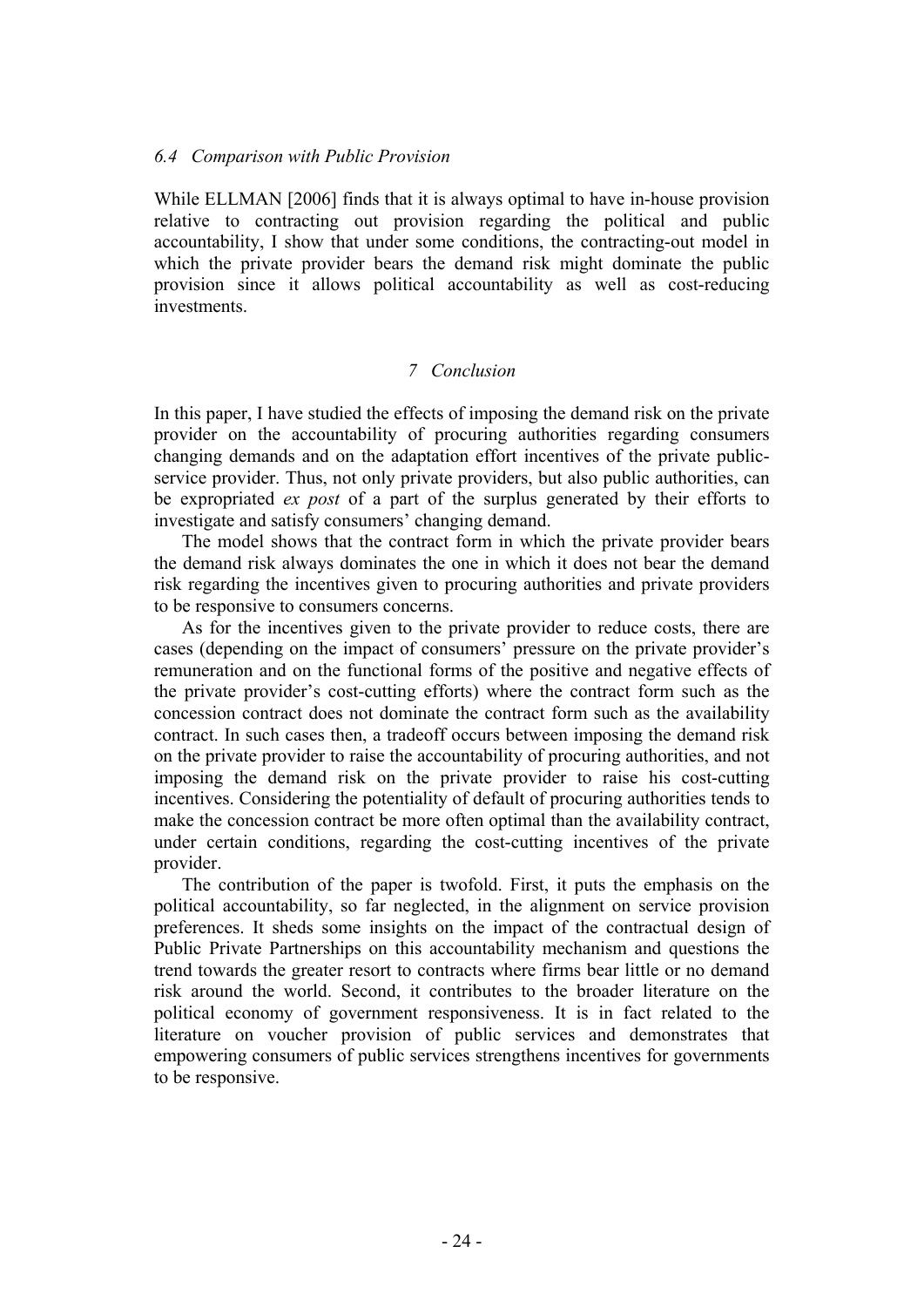#### *Appendix*

## *A. Proof of Proposition 1*

The first-order condition when the private provider bears the demand risk is

$$
v'(i) = \frac{2}{2 - \lambda k}
$$
, or, equivalently,  $(2 - \lambda k)v'(i(\lambda)) = 2$ .

Taking the derivative with respect to  $\lambda$  yields  $(2 - \lambda k)v''(i(\lambda))i'(\lambda) - kv'(i(\lambda)) = 0$ Rearranging and solving for  $i'(\lambda)$ :

$$
i'(\lambda) = \frac{k v'(i(\lambda))}{(2 - \lambda k) v''(i(\lambda))}
$$

Since *v* is concave as well as  $0 \le \lambda \le 1$  and  $0 < k \le 1$ , the denominator is always negative and the numerator is always positive. Therefore,  $i'(\lambda)$  is always negative.

#### *B. Proof of Proposition 2*

#### *B.1. Proof of proposition 2 ii)*

The first-order condition when the private provider bears the demand risk is

$$
w'(e) - q'(e) \left[ \frac{2\lambda(1-\lambda)}{(\lambda+1)} \right] = \frac{2}{\lambda+1}
$$

or, equivalently,  $(\lambda + 1)w'(e(\lambda)) - (2\lambda(1 - \lambda)q'(e(\lambda))) = 2$ . Taking the derivative with respect to  $\lambda$  yields

 $(\lambda + 1)w''(e(\lambda))e'(\lambda) + w'(e(\lambda)) - (2\lambda(1 - \lambda)q''(e(\lambda))e'(\lambda) - (2 - 4\lambda)q'(e(\lambda))) = 0$ . Rearranging and solving for  $e'(\lambda)$ :

$$
e'(\lambda) = \frac{(2-4\lambda)q'(e(\lambda)) - w'(e(\lambda))}{(\lambda+1)w''(e(\lambda)) - 2\lambda(1-\lambda)q''(e(\lambda))}
$$

Since *w* is concave and *q* is convex (as well as  $0 \le \lambda \le 1$ ), the denominator is always negative. Since  $w - q'$  is always positive, the numerator is also always negative for  $\lambda > \frac{1}{2}$ .  $\lambda > \frac{1}{\cdot}$ 

Therefore, when  $\lambda > \frac{1}{4}$ ,  $e'(\lambda)$  is always positive. 4 4  $\lambda > \frac{1}{4}$ 

#### *C. Proof of Proposition 5*

The first-order condition is

$$
pw'(e(\gamma))=1
$$

Taking the derivative with respect to  $\gamma$  yields

$$
yw''(e(\gamma))e'(\gamma) + w'(e(\gamma)) = 0
$$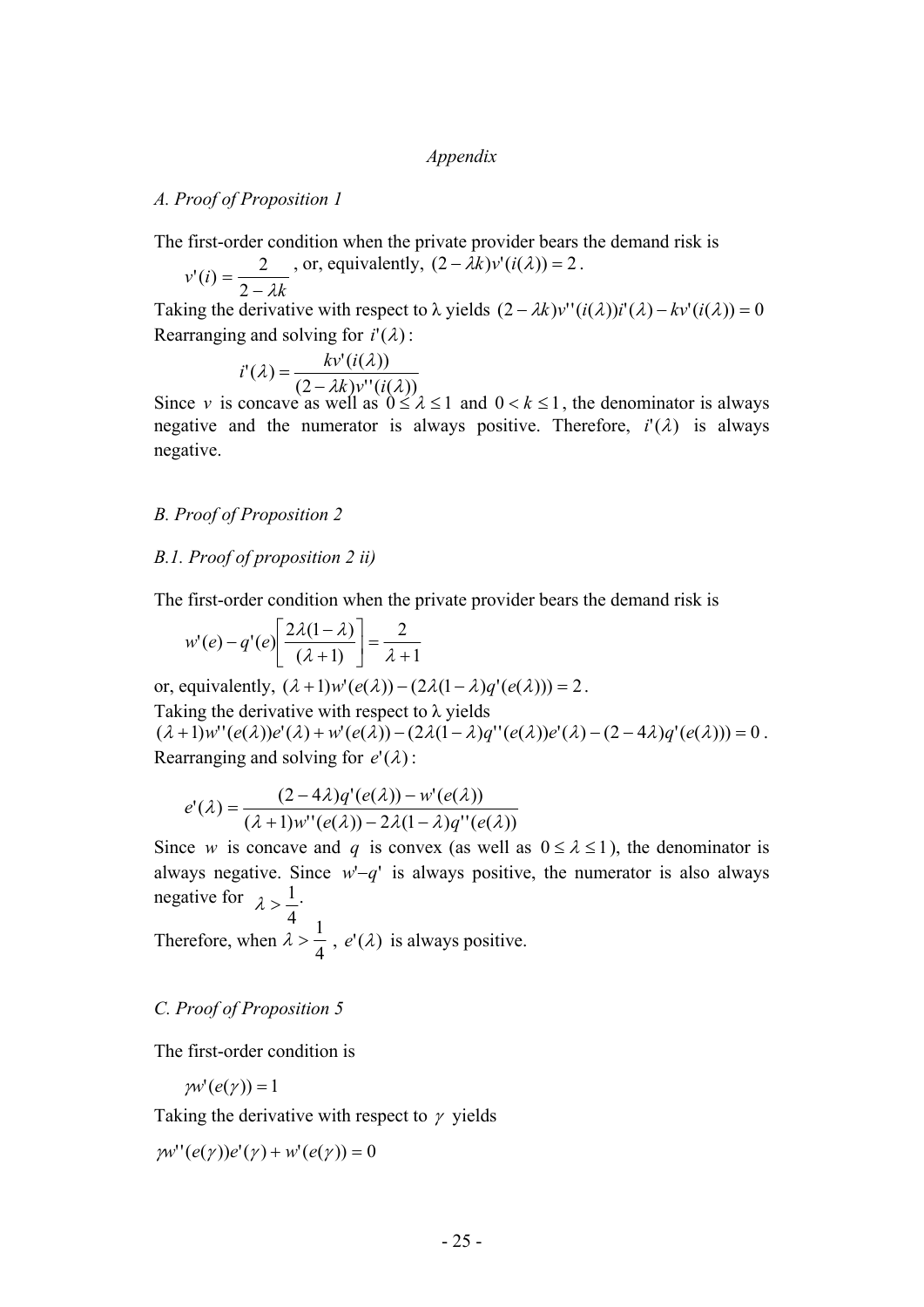Rearranging and solving for  $e'(\gamma)$ :

$$
e'(\gamma) = -\frac{w'(e(\gamma))}{\gamma w''(e(\gamma))}
$$

Since *w* is concave, the denominator and the numerator are also always negative. Therefore,  $e'(\gamma)$  is always positive.

#### *References*

- ANDERSEN, ARTHUR, ENTERPRISE L.S.E., [2000], "Value for Money Drivers in the Private Finance Initiative", *The Treasury Taskforce*, London.
- ATHIAS, L., AND A. NUNEZ [2008], "Winner's Curse in Toll Road Concessions", *Economics Letters*, 101 (3), 172-174.
- ATHIAS L. AND S. SAUSSIER [2007], "Un Partenariat Public Privé rigide ou flexible ? Théorie et application aux concessions routières à péage", *Revue Economique*, 58 (3), 565-576.
- BENNETT J. AND E. IOSSA [2006], "Building and managing facilities for public services". *Journal of Public Economics* 90, 2143-2160.
- BESLEY T. AND R. BURGESS [2001], "Political agency, government responsiveness and the role of the media". *European Economic Review* 45, 629- 640.
- BESLEY T. AND R. BURGESS [2002], "The Political Economy of Government Responsiveness: Theory and Evidence from India", *The Quarterly Journal of Economics,* November*.*
- BESLEY T. AND M. GHATAK [2001], "Government versus private ownership of public goods". *Quarterly Journal of Economics* 116, 1343–1372.
- BESLEY T. AND M. GHATAK [2003], "Incentives, Choice, and Accountability in the Provision of Public Services". *Oxford Review of Economic Policy* 19(2).
- ELLMAN M. [2006] "Does privatising Public Service Provision Reduce Accountability?". *Working Paper*.
- ENGEL E., FISCHER R., GALETOVIC A. [2002], "A New Approach to Private Roads". *Regulation,* Fall 2002, 18-22.
- ENGEL E., FISHER R., GALETOVIC A. [2006], "Privatizing Highways in the United States". *Review of Industrial Organization, 29, 27-53*.
- ENGEL E., FISHER R., GALETOVIC A. [2007], "The Basic Public Finance of Public-Private Partnerships". *Working Paper*.
- ESTACHE A. [2006], "PPI partnerships vs. PPI divorces in LDCs". *Review of Industrial Organization*, 29, 3-26.
- FLYVBJERG B. AND M. SKAMRIS [1997], "Inaccuracy of Traffic Forecasts and Cost Estimates on Large Transport Projects", *Transport Policy,* 4(3), 141- 6.
- GROUT P. [1997], "The economics of the private finance initiative". *Oxford Review of Economic Policy* 13(4), 53-66.
- GUASCH J. LUIS [2004], "Granting and Renegotiating Infrastructure Concessions: Doing it Right". *World Bank Institute*.